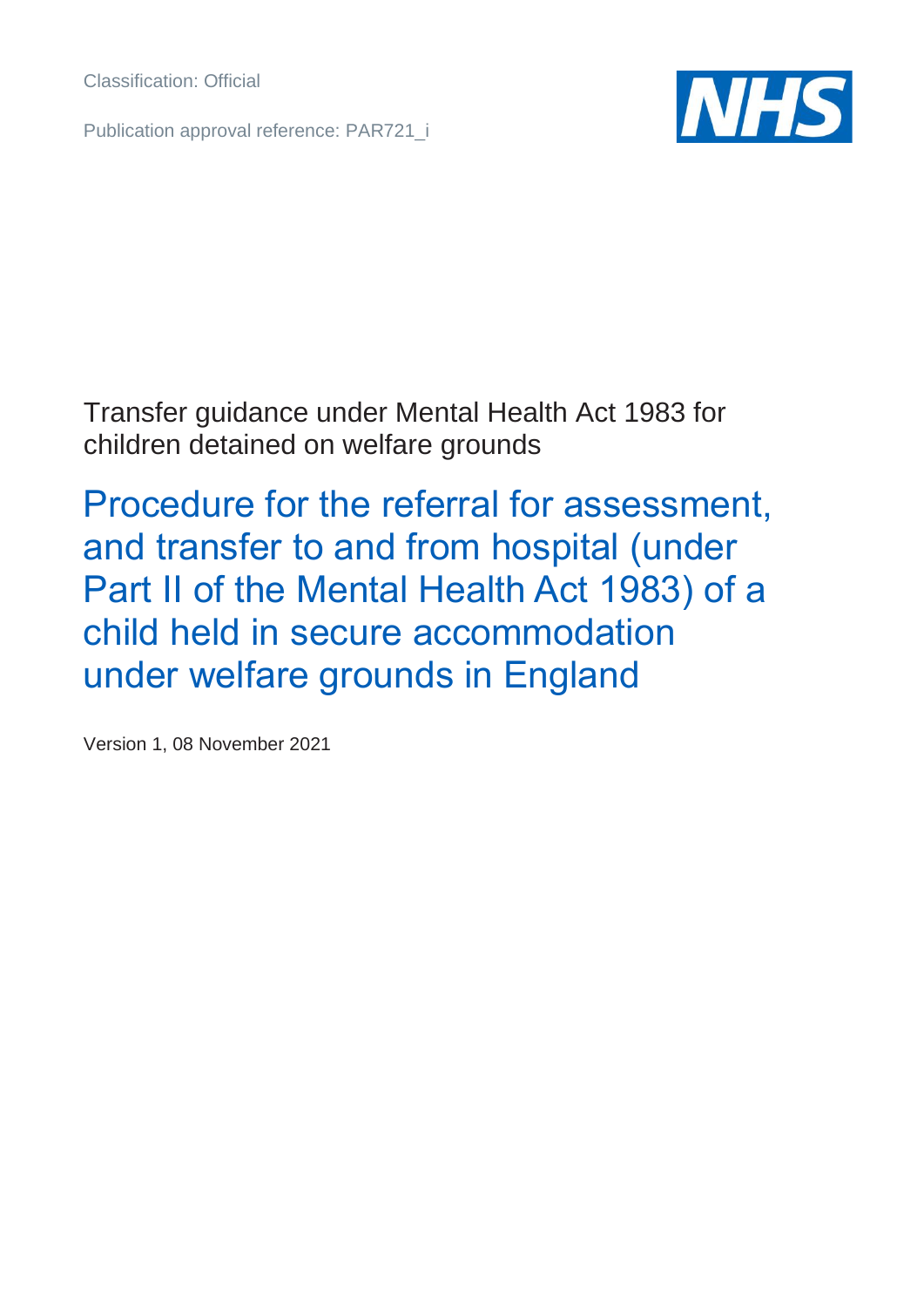# **Contents**

| $\mathbf{1}$   |                                                                                      |                                                                                    |  |  |
|----------------|--------------------------------------------------------------------------------------|------------------------------------------------------------------------------------|--|--|
| 2              |                                                                                      |                                                                                    |  |  |
| 3              |                                                                                      |                                                                                    |  |  |
| 4              |                                                                                      |                                                                                    |  |  |
|                | 4.1                                                                                  |                                                                                    |  |  |
|                | 4.2                                                                                  |                                                                                    |  |  |
|                | 4.2.1                                                                                | The Children Act 1989 and Children (Secure Accommodation) Regulations 1991  6      |  |  |
|                | 4.2.2                                                                                |                                                                                    |  |  |
|                | 4.2.3                                                                                |                                                                                    |  |  |
|                | 4.2.4                                                                                | The Mental Capacity Act, the Court of Protection and interface with the MHA 1983 9 |  |  |
|                | 4.2.5                                                                                |                                                                                    |  |  |
| 5              |                                                                                      |                                                                                    |  |  |
|                | 5.1                                                                                  |                                                                                    |  |  |
|                | 5.2                                                                                  |                                                                                    |  |  |
|                | 5.3                                                                                  |                                                                                    |  |  |
|                | 5.3.1                                                                                |                                                                                    |  |  |
|                | 5.3.2                                                                                |                                                                                    |  |  |
|                | 5.3.3                                                                                |                                                                                    |  |  |
|                | 5.3.4                                                                                |                                                                                    |  |  |
|                | 5.3.5                                                                                |                                                                                    |  |  |
|                | 5.3.6                                                                                |                                                                                    |  |  |
|                | 5.3.7                                                                                |                                                                                    |  |  |
|                | 5.3.8                                                                                |                                                                                    |  |  |
|                | 5.3.9                                                                                |                                                                                    |  |  |
|                | 5.4                                                                                  |                                                                                    |  |  |
|                | 5.4.1                                                                                |                                                                                    |  |  |
|                | 5.4.2                                                                                |                                                                                    |  |  |
|                | 5.4.3                                                                                |                                                                                    |  |  |
|                | 5.4.4                                                                                | Understand how difficulties in securing an appropriate placement are dealt with 18 |  |  |
|                | 5.5                                                                                  |                                                                                    |  |  |
|                | 5.6                                                                                  |                                                                                    |  |  |
|                | 5.6.1                                                                                |                                                                                    |  |  |
|                | 5.6.2                                                                                |                                                                                    |  |  |
|                | 5.6.3                                                                                |                                                                                    |  |  |
|                | 5.6.4                                                                                |                                                                                    |  |  |
|                | 5.6.5                                                                                |                                                                                    |  |  |
| 6              |                                                                                      |                                                                                    |  |  |
| $\overline{7}$ | The role of CCGs and NHS England and NHS Improvement specialised commissioning teams |                                                                                    |  |  |
|                |                                                                                      |                                                                                    |  |  |
|                | 7.1                                                                                  |                                                                                    |  |  |
|                | 7.2                                                                                  |                                                                                    |  |  |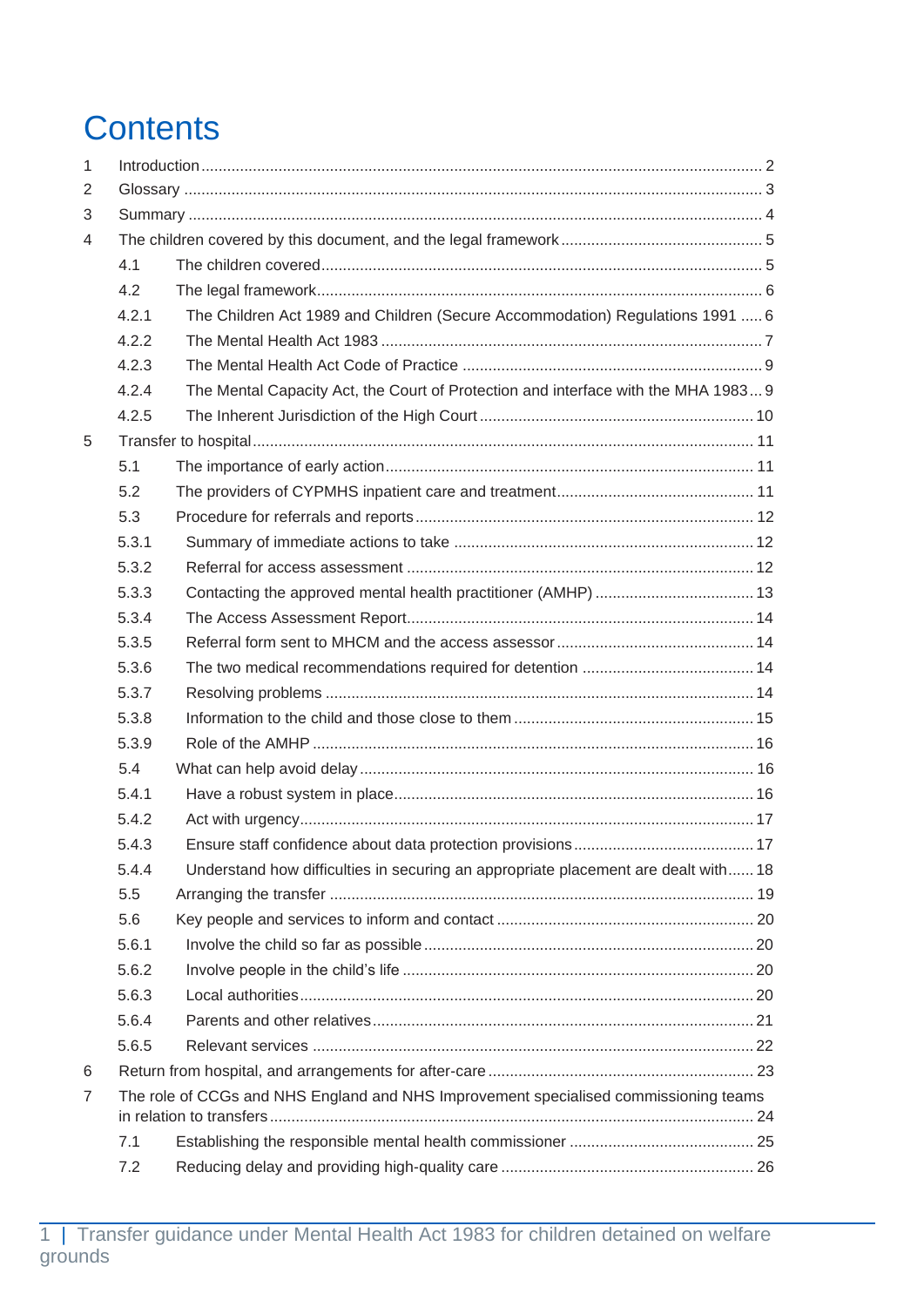# <span id="page-2-0"></span>1 Introduction

This document – the *Procedure for the transfer to and from hospital (under Part II of the Mental Health Act 1983) of a child held in secure accommodation on welfare grounds* – is designed to help staff work well with colleagues to ensure that there are no unacceptable delays in providing a child<sup>1</sup> in secure accommodation with inpatient mental health care if that is what they need. Staff will also need to be familiar with the most recent version of the Code of Practice to the Mental Health Act, in particular, chapter 19 relating to children.<sup>2</sup>

The vulnerability of children, arising from their age and lack of maturity, makes it unacceptable for them to remain in a secure setting without immediate access to the level of health oversight and expertise that their mental disorder requires. Hence, the expectation of a short time frame – **seven days** from the secure setting making a referral for inpatient treatment – to complete the transfer to hospital.

The children this document relates to are looked after children who have been placed in secure accommodation on what are referred to as welfare grounds, under section 25 of the Children Act 1989 or under the inherent jurisdiction of the High Court. Where children are under a care order, with parental responsibility shared between parents and the local authority, it is vital that robust mechanisms are in place for close liaison with local authorities and, where appropriate, with families about decisions to be made. The important principle of parental involvement in the hospitalisation of their children applies to looked after children in secure accommodation as it applies to children in the community. The right of children to consent to treatment also applies to those in secure accommodation.

The document does not apply to children who have been placed in a secure children's home by the HM Prison and Probation Service (HMPPS Youth Custody Service Placement Team) following criminal proceedings. A different transfer procedure (under Part III of the MHA 1983) applies to those children. That procedure is set out in a separate document – the *Procedure for the referral for assessment, and transfer to and from hospital (under Part III of the Mental Health Act 1983) of a child held in custody in England*.

<sup>1</sup> The Children Act 2004 uses child/children as a term throughout, and therefore reference to child/children is used throughout this document.

<sup>2</sup> Department of Health (2015) Mental Health Act 1983: Code of Practice

Transfer guidance under Mental Health Act 1983 for children detained on welfare grounds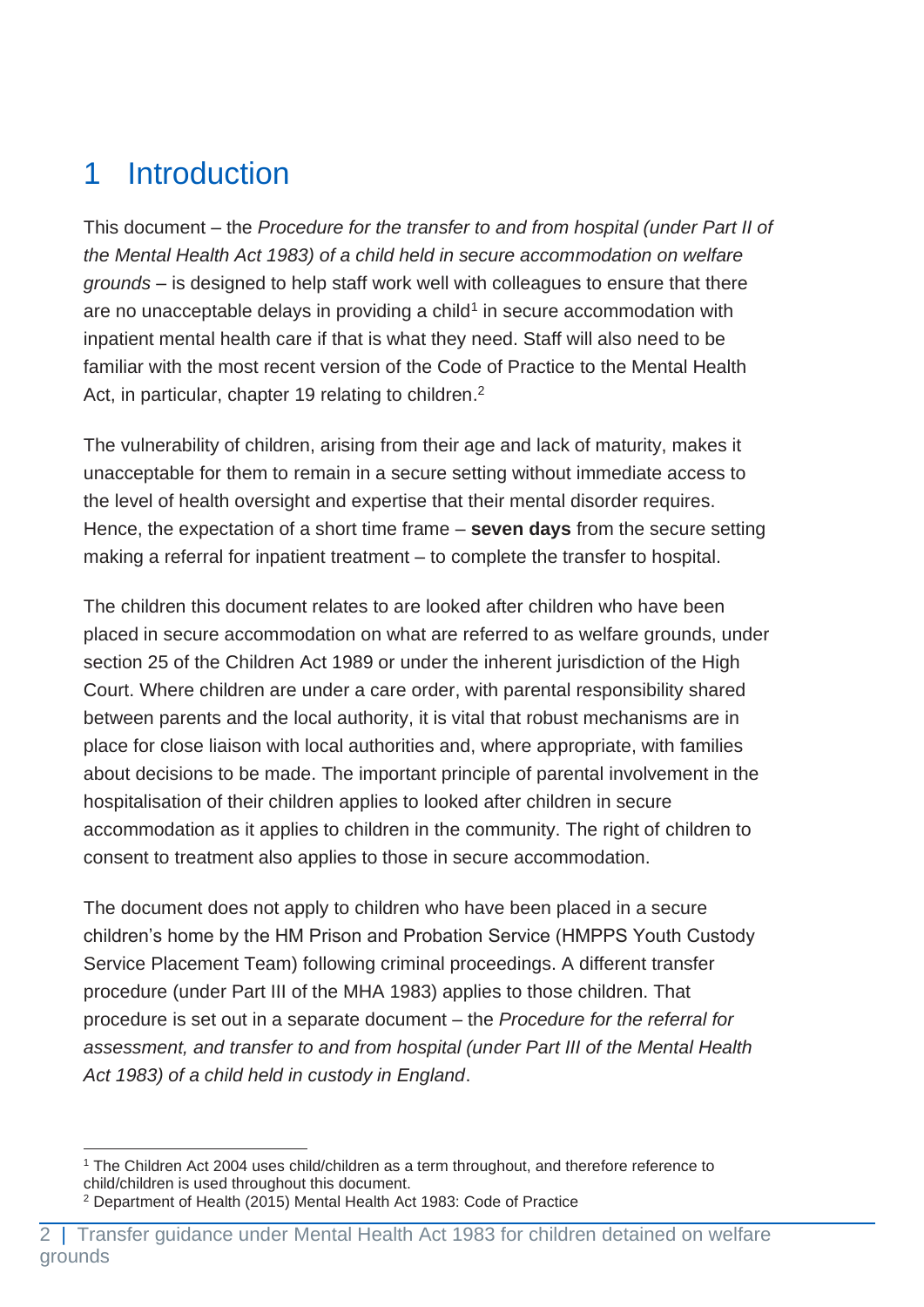The reduction of inequalities in access and outcomes should be central to the mental health transfer process. Staff should make explicit in their plans how they have considered the duties placed on them under the Equality Act 2010. Services should be culturally appropriate, and communications should be appropriate and accessible to meet the needs of diverse communities.

# <span id="page-3-0"></span>2 Glossary

| Access assessor                     | The mental health clinician at an inpatient unit who is responsible for<br>receiving and assessing referrals for admission of a child and for<br>helping determine which unit, if any, is the most appropriate                                                                                             |
|-------------------------------------|------------------------------------------------------------------------------------------------------------------------------------------------------------------------------------------------------------------------------------------------------------------------------------------------------------|
| <b>AMHP</b>                         | Approved mental health professional - a social worker or other<br>professional approved by a local authority to carry out certain functions<br>under the Mental Health Act 1983, including the application for<br>detention of a child in secure accommodation.                                            |
| <b>ANMSU</b>                        | Adolescent national medium secure unit (network)                                                                                                                                                                                                                                                           |
| CA 1989                             | Children Act 1989                                                                                                                                                                                                                                                                                          |
| <b>CCG</b>                          | Clinical commissioning group                                                                                                                                                                                                                                                                               |
| CPA plan                            | Care programme approach plan. The plan sets out arrangements for<br>any continuing need for mental health services after a child's discharge<br>from hospital.                                                                                                                                             |
| <b>CYPMHS</b>                       | Children and young people's mental health service                                                                                                                                                                                                                                                          |
| Health and justice<br>commissioning | NHS England and NHS Improvement health and justice commissioners<br>have responsibility for the commissioning of health provision in all<br>secure settings for children and young people. The commissioning is<br>delivered through 10 teams across the seven NHS England and NHS<br>Improvement regions. |
| Looked after child                  | A child under a care order, or a child accommodated by the local<br>authority under section 20 of the Children Act 1989                                                                                                                                                                                    |
| Mental health team                  | A generic term for the range of different mental health services<br>available in Secure Children's Homes                                                                                                                                                                                                   |
| <b>MHA 1983</b>                     | <b>Mental Health Act 1983</b>                                                                                                                                                                                                                                                                              |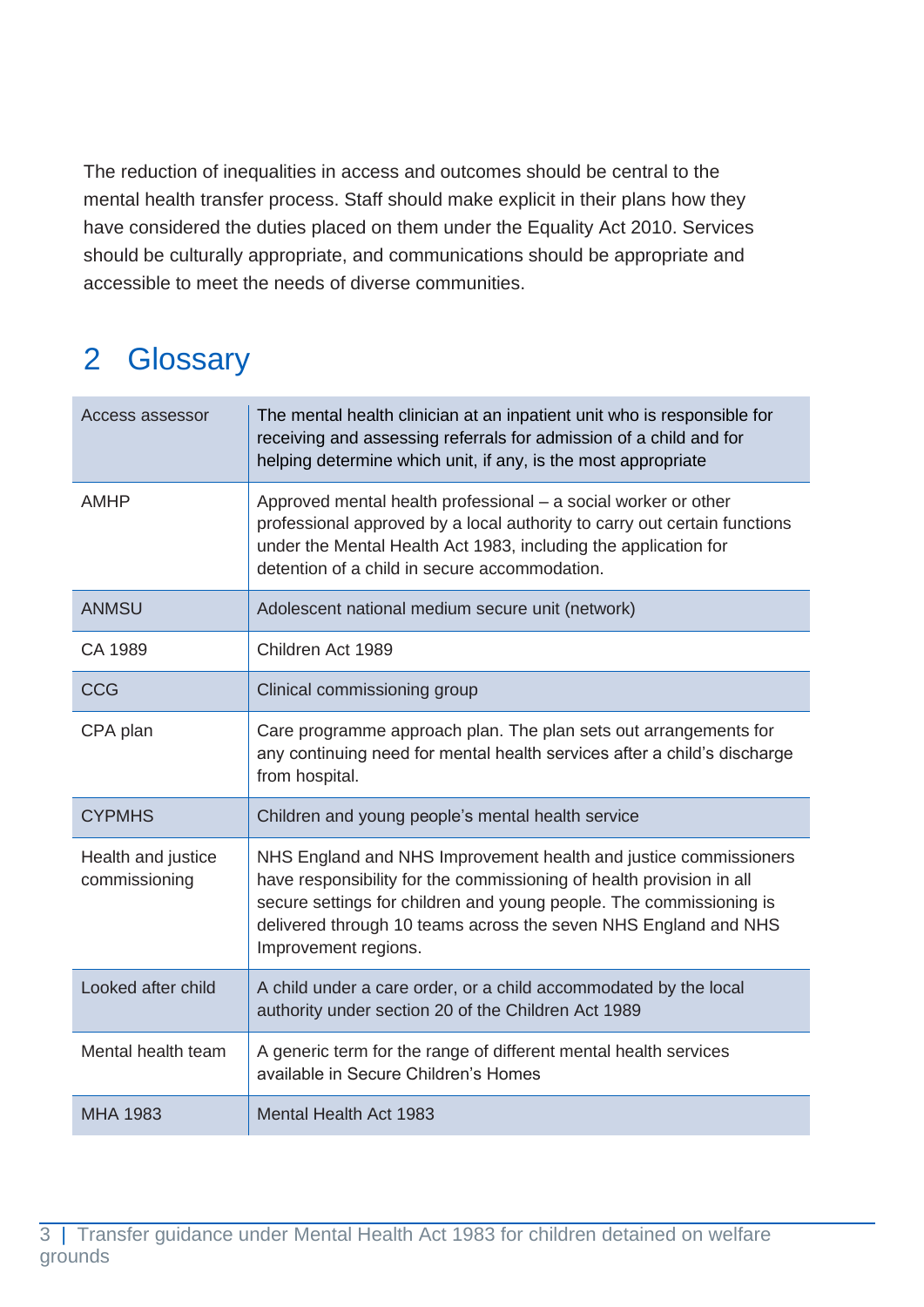| <b>MHCM</b>                                                                                              | Mental health case manager (also known as children and young<br>people's mental health services case manager). The MHCM should be<br>contacted once transfer to hospital is being considered.                                                                                                                                                                                                           |
|----------------------------------------------------------------------------------------------------------|---------------------------------------------------------------------------------------------------------------------------------------------------------------------------------------------------------------------------------------------------------------------------------------------------------------------------------------------------------------------------------------------------------|
| <b>SCH</b>                                                                                               | Secure children's home                                                                                                                                                                                                                                                                                                                                                                                  |
| Specialised<br>commissioning                                                                             | NHS England and NHS Improvement specialised commissioners have<br>responsibility for the commissioning of mental health inpatient services<br>for children and young people. Specialised commissioning is delivered<br>through regional specialised commissioning teams. The relevant team<br>for the purposes of the transfer procedure is the one that covers the<br>child's home area.               |
| Referral and access<br>assessment process<br>for children and<br>young people into<br>inpatient services | The NHS England and NHS Improvement national protocol that sets out<br>arrangements for referral, assessment and admission to inpatient<br>CYPMHS inpatient units. Also known as the specialised mental health<br>services operating handbook protocol. Each specialised commissioning<br>team holds a copy of the protocol, with a list of useful contacts (for their<br>own region only) at the back. |

# <span id="page-4-0"></span>3 Summary

- 3.1 This document outlines the procedure for transferring to and from hospital under Part II of the Mental Health Act 1983 a looked after<sup>3</sup> child who is in secure accommodation on welfare grounds. The procedure covers the duties of secure children's homes (SCHs) in identifying and transferring children, and the action that must be taken by other agencies involved. The procedure applies to SCHs in England, as they are in the jurisdiction of the Mental Health Act 1983.
- 3.2 The purpose of the guidance in this document is to ensure a fast and clinically appropriate response to a child who might need admission to hospital under the Mental Health Act. It covers the way children are assessed and referred for treatment, transferred to the inpatient service they need, and discharged after treatment.

<sup>3</sup> Looked after children are children subject to a care order under section 31 of the Children Act 1989 or accommodated by a local authority under section 20 of the Children Act 1989

<sup>4 |</sup> Transfer guidance under Mental Health Act 1983 for children detained on welfare grounds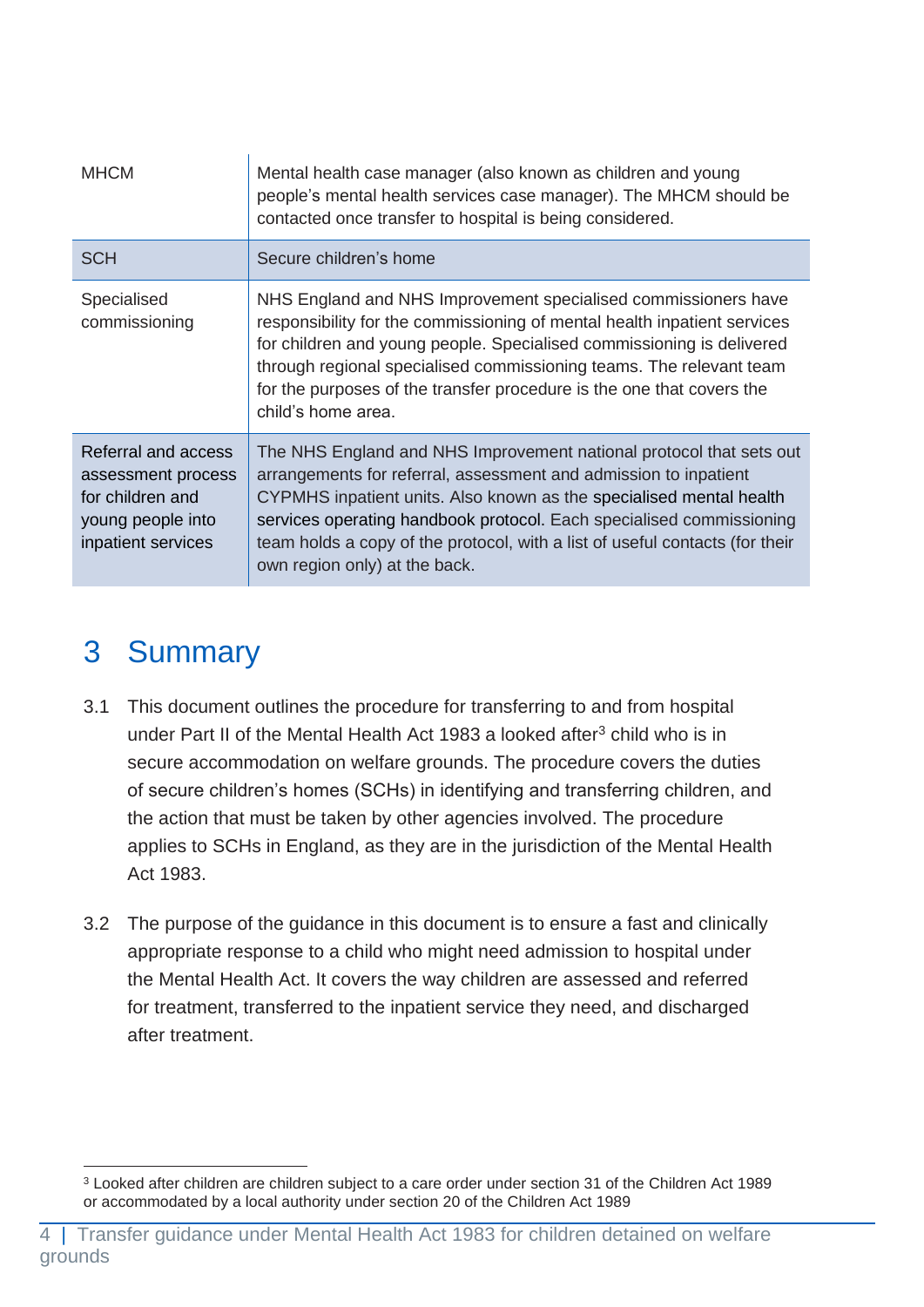- 3.3 Given the urgency required when responding to the severe mental health needs of children, good practice indicates that a transfer should be completed within seven days of making the referral for inpatient treatment.
- 3.4 The manager of an SCH has a vital role to play in ensuring that healthcare, registered managers and front-line workers are aware of and comply with the procedure for transfer, and that contact details for external partners in the procedure are kept up to date (to avoid delay.
- 3.5 Even when children are under a care order their parents may still have an important role to play in their life. Parents should be informed and involved in decision making, unless there is clear advice to the contrary from the relevant local authority. It should also be remembered that children might have the capacity to consent to informal admission to hospital and treatment themselves, and that this option should be considered as part of the deliberations about admitting them to hospital.

# <span id="page-5-0"></span>4 The children covered by this document, and the legal framework

## <span id="page-5-1"></span>4.1 The children covered

The document sets out the procedure to be followed when **looked after children**, placed in secure accommodation under section 25 of the Children Act 1989 (CA 1989) as a result of concerns about their welfare, require compulsory admission to hospital under the Mental Health Act 1983 (MHA 1983). The relevant provisions are set out in Part II of the MHA 1983, at section 2 and 3.

The document does not apply to children who have been placed in an SCH by the HM Prison and Probation Service (HMPPS) Youth Custody Placement Service as a result of criminal proceedings. A different transfer procedure (under Part III of the MHA 1983) applies to those children. That procedure is set out in a separate document. 4

<sup>4</sup> NHS England (2021) *Procedure for the transfer to and from hospital (under Part III of the Mental Health Act 1983) of a child held in custody in England*

Transfer guidance under Mental Health Act 1983 for children detained on welfare grounds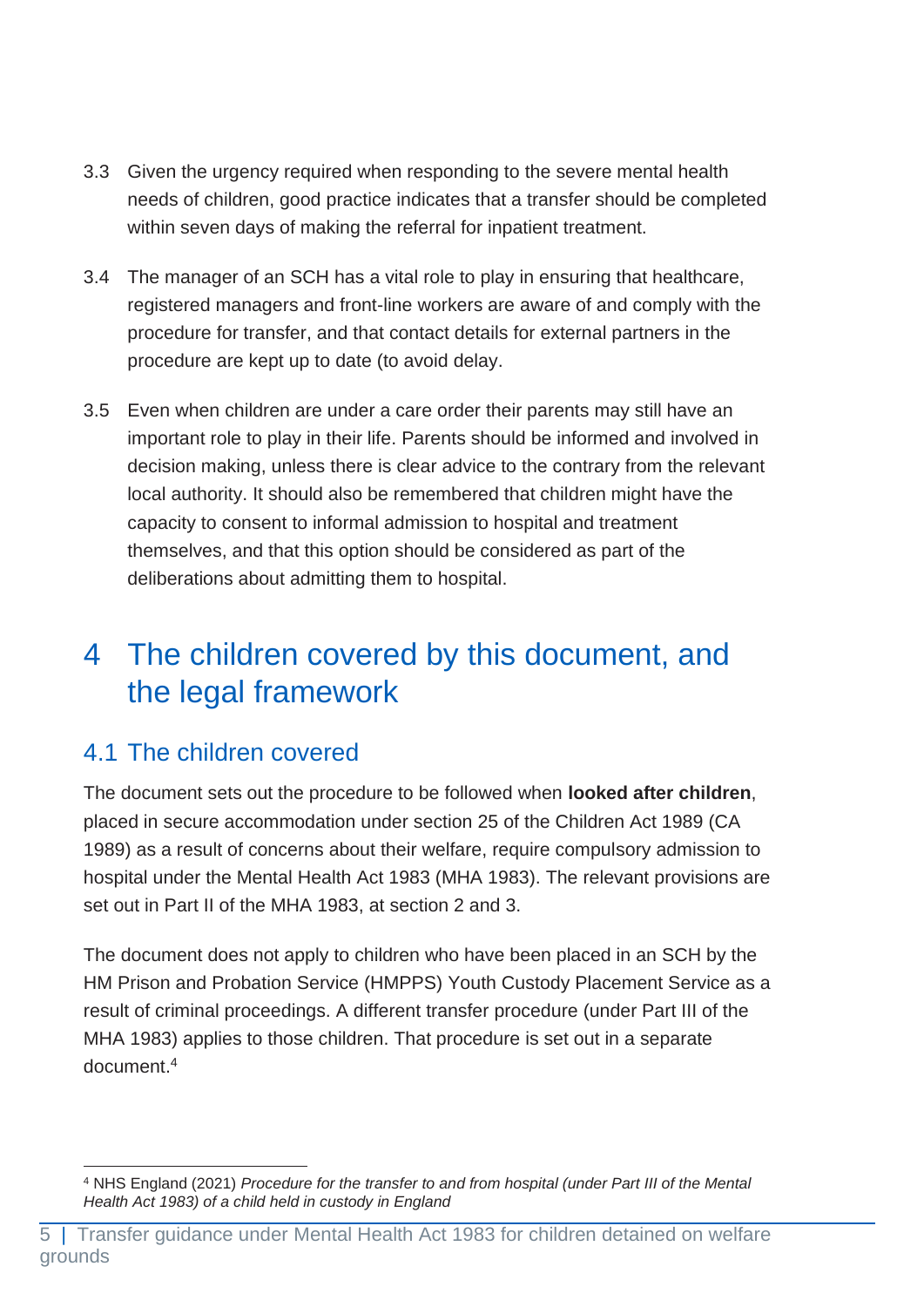# <span id="page-6-0"></span>4.2 The legal framework

#### <span id="page-6-1"></span>**4.2.1 The Children Act 1989 and Children (Secure Accommodation) Regulations 1991**

A child is a 'looked after child' primarily if they are the subject of a care order made under section 31 of the Children Act 1989 or if they are accommodated by the local authority under section 20 of the Children Act 1989.

When a child is under a care order (section 31, CA 1989), including an interim care order, the local authority looking after them acquires parental responsibility. They share this with the child's parent(s), who retain their parental responsibility, but the local authority can specify the extent to which parents can exercise their responsibility.

When a child is accommodated (section 20, CA 1989), parents have parental responsibility and the local authority does not.

When a child under the age of 18 is looked after, the local authority with care of the child can apply to the Family Court for authorisation to place the child in secure accommodation. Under Section 25(6) Children Act 1989, the child must be legally represented. If the court is satisfied that the grounds set out below are made out, it will make an order under section 25 of the Children Act 1989.

The grounds for making an order under section 25 are that the child:

• has a history of absconding and is likely to abscond from any other accommodation that is not secure;

#### **and**

• if the child does abscond, he/she is likely to suffer significant harm;

#### **or**

• if the child is kept in any other type of accommodation, he/she is likely to injure him/herself or other persons.

Under Regulations 11 and 12 of Children (Secure Accommodation) Regulations 1991 the court can authorise that a child is kept in secure accommodation for a maximum period of three months initially, and it can subsequently authorise further periods of up to six months each. There is no limit on the number of extensions that can be applied for.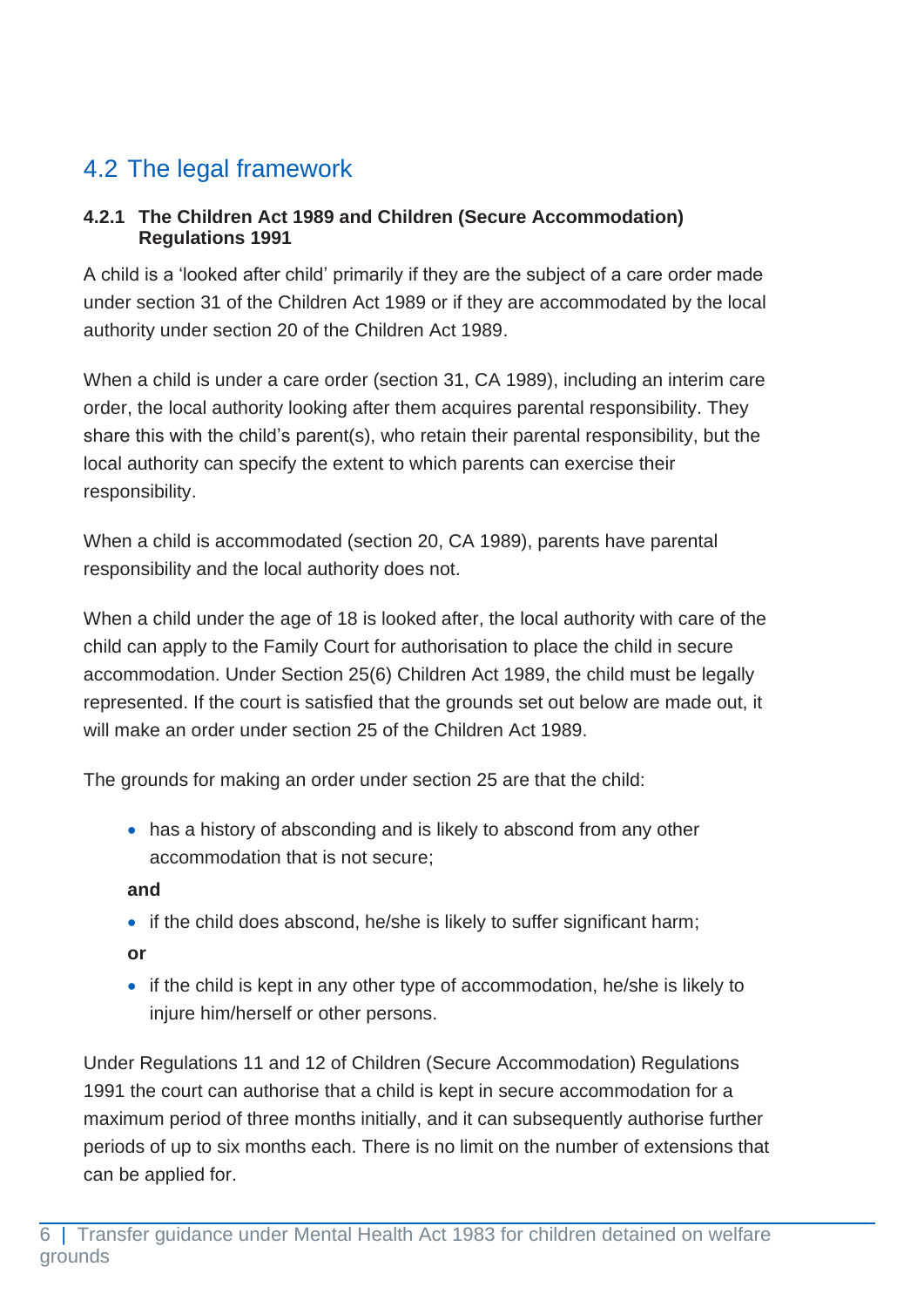A child under the age of 13 years cannot be placed in secure accommodation without approval by the Secretary of State.<sup>5</sup> The exception to this is if the child is 12 years old and has been arrested. 6

The court can make a section 25 CA 1989 order in relation to a child who is accommodated by the local authority on a voluntary basis under section 20 of the CA 1989.

### <span id="page-7-0"></span>**4.2.2 The Mental Health Act 1983**

Part II of the Mental Health Act 1983 (MHA 1983) provides the legal framework for the process of assessment under the MHA 1983, which may lead to a child being admitted to and detained in hospital if the statutory criteria for admission for assessment and/or treatment exist, and the procedures set out in the MHA 1983 have been followed. Applications for detention in hospital for assessment and/or treatment under the MHA 1983 can be made either by the nearest relative of the child<sup>7</sup> or by an approved mental health professional (AMHP).<sup>8</sup>

The assessment of children and young people under the MHA 1983 is a legal process that is subject to stringent statutory rules. Both the AMHP and doctors assessing under the MHA 1983 have responsibilities to ensure that assessments are subject to the principle of least restriction and that all the conditions outlined in the MHA 1983 and Code of Practice are considered. The role of NHSE/I and local CCG commissioners is to identify an appropriate bed should an application for admission under the MHA 1983 be made. This is informed by an Access Assessment.

## **Assessment of Children and Young People under the Mental Health Act 1983**

- Each area should have an arrangement under section 140 MHA 1983 where the CCG advises the local Authority AMHP service on bed availability for situations of special urgency. This includes children and young people.
- Decisions about who has nearest relative responsibility is dependent on identifying parental responsibility and whether the child is subject to a care order or has a guardian.<sup>9</sup>

<sup>5</sup> Regulation 4 The Children (Secure Accommodation) Regulations 1991

<sup>6</sup> Section 38 Police and Criminal Evidence Act 1984

<sup>7</sup> Section 26 - 28, MHA 1983

<sup>8</sup> Section 11(1), MHA 1983

<sup>9</sup> Section 26 - 28, MHA 1983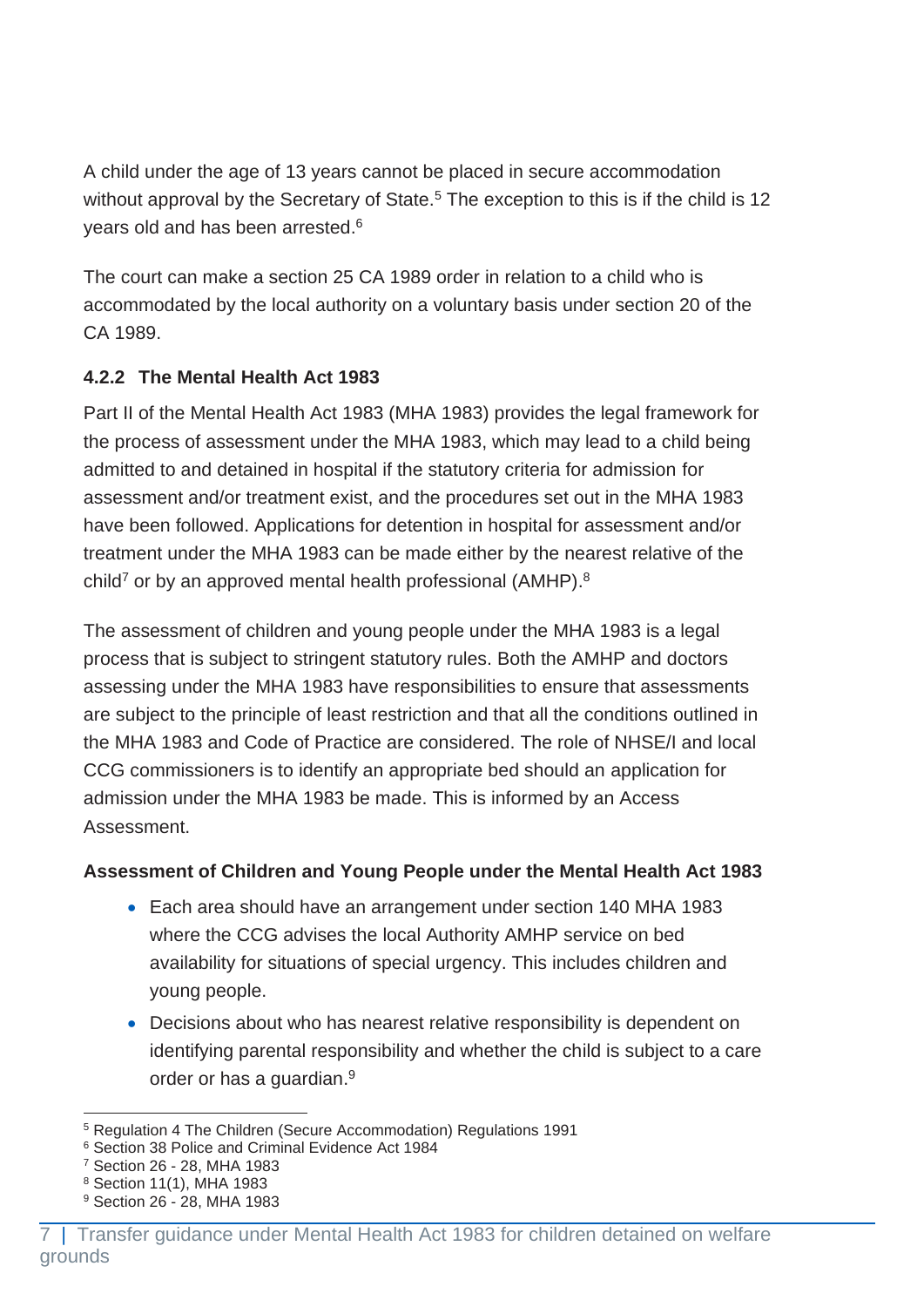• Issues around consent and capacity will be considered by the AMHP during assessment under the MHA 1983

#### **Section 2**

Section 2 MHA 1983 allows for a patient to be detained for a period of up to 28 days for assessment. The AMHP's (or rarely the nearest relative's) application is supported by two medical recommendations, (at least one by a Section 12 MHA 1983 approved doctor) and must confirm that:

- The child is suffering from a mental disorder
- The disorder is of a nature or degree which warrants the detention of the child in hospital for assessment (or for assessment followed by treatment) for at least a limited period
- The child ought to be so detained in the interests of their own health or safety or with a view to the protection of others.

#### **Section 3**

Section 3 of the MHA 1983 allows for admission of a patient to hospital for treatment. The initial section 3 period can last for up to six months, can be renewed for a further six month period and annually thereafter if detention criteria remain met. The AMHP's (or rarely the nearest relative's) application is supported by two medical recommendations, (at least one by a Section 12 MHA 1983 approved doctor) and must confirm that:

- $\bullet$  the child is suffering from a mental disorder<sup>10</sup>
- their disorder is of a nature or degree that makes it appropriate for them to receive medical treatment in a hospital
- it is necessary for the health or safety of the child or for the protection of other persons that s/he should receive such treatment and it cannot be provided unless s/he is detained under this section
- appropriate medical treatment is available for them.<sup>11</sup>

<sup>10</sup> Section 1 of the MHA 1983 defines mental disorder as 'any disorder or disability of the mind'. The Mental Health Act 1983: Code of Practice (DH, 2015) comments, at para 2.4: 'Relevant professionals should determine whether a patient has a disorder or disability of the mind in accordance with good clinical practice and accepted standards of what constitutes such a disorder or disability.'

<sup>11</sup> Section 3, MHA 1983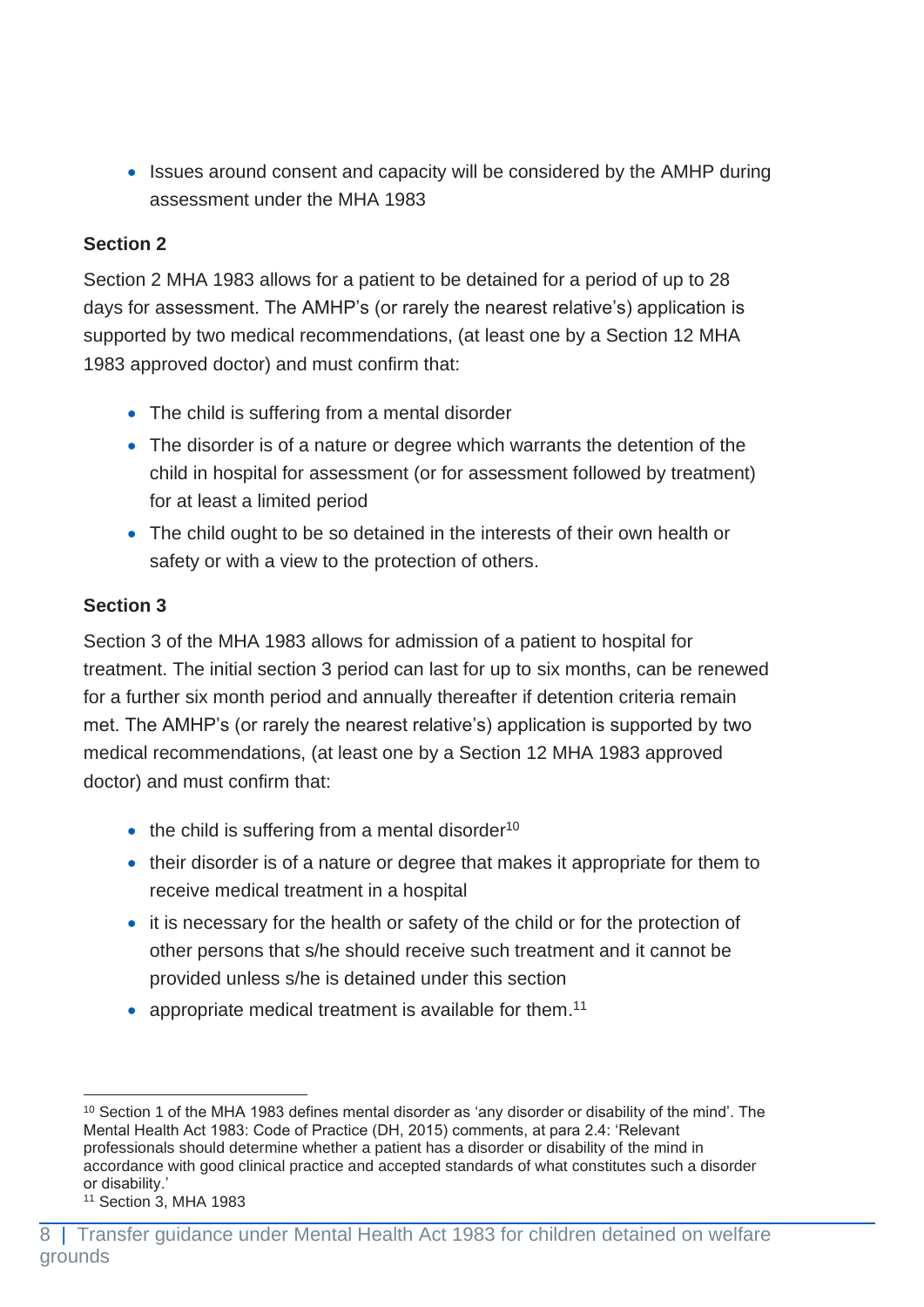4.2.2.1 Patients detained under s.2 or s.3 MHA 1983 have a right to apply to the tribunal and/or hospital managers for the section to be discharged. The nearest relative can apply for the discharge of the patient, though there are some statutory limitations on when this will be effective. The Responsible Clinician must discharge the patient when they are satisfied the statutory criteria for detention are no longer met.

### <span id="page-9-0"></span>**4.2.3 The Mental Health Act Code of Practice**

The Code of Practice is statutory guidance. It includes detailed guidance on the issues to be considered when deciding whether compulsory detention in hospital is necessary.<sup>12</sup>

#### <span id="page-9-1"></span>**4.2.4 The Mental Capacity Act, the Court of Protection and interface with the MHA 1983**

The Mental Capacity Act 2005 (MCA) is designed to protect and empower people who may lack the mental capacity to make their own decisions about their care and treatment (including residence). It applies to people aged 16 and over.

The MCA is supported by the MCA Code of Practice, which is statutory guidance on how to use and apply the MCA on a day-to-day basis.

If someone over 16 lacks the capacity to make a decision and the decision needs to be made for them, the MCA states the decision must be made in their best interests.<sup>13</sup>

The MCA sets out a checklist of factors to consider when deciding what is in a person's best interests.

Where a child aged over 16 lacks capacity to make decisions about their care, residence or treatment, the Court of Protection may be asked to make an order determining what is in the child's best interests, including where they should live and how they should be cared for. Where the care plan required in their best interests amounts to a deprivation of liberty, the Court can also authorise this including placements in a secure setting.

<sup>12</sup> DH (2015) Code of Practice, chapter 14

<sup>13</sup> Section 4, Mental Health Capacity Act, 2005

Transfer guidance under Mental Health Act 1983 for children detained on welfare grounds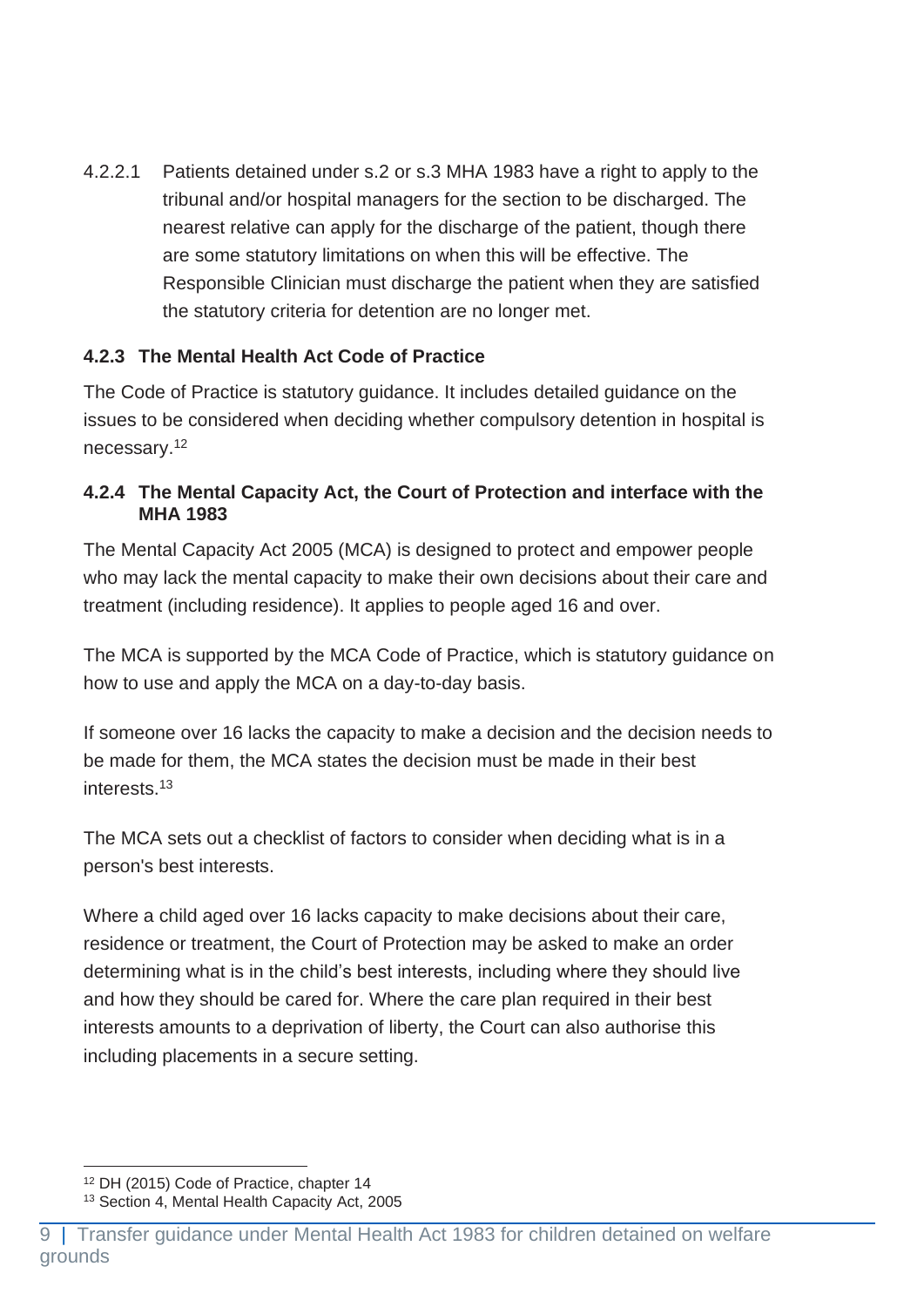It should be noted that the Deprivation of Liberty Safeguards framework cannot be used for a person under the age of 18. However, from April 2022<sup>14</sup> the Deprivation of Liberty Safeguards framework will be replaced by the Liberty Protection Safeguards, which will apply to anyone 16 years old or over.

One important aspect of assessment is whether a child with capacity or competence to consent to informal admission in hospital is prepared to consent. The factors to be considered in relation to children are set out in chapter 19 of the MHA Code of Practice.<sup>15</sup> Children aged 16 and 17 should be assessed for capacity to consent in accordance with the Mental Capacity Act 2005, while children under 16 should be assessed for competence to consent (known as *Gillick* competence). <sup>16</sup> Consent is one of the issues the AMHP will take into consideration when deciding whether detention under the MHA 1983 is necessary.

## <span id="page-10-0"></span>**4.2.5 The Inherent Jurisdiction of the High Court**

The inherent jurisdiction of the High Court (which can include wardship in relation to children) is a doctrine of the English common law that a superior court has the jurisdiction to hear any matter that comes before it, unless a statute or rule limits that authority or grants exclusive jurisdiction to some other court or tribunal. In essence it can be used to 'fill in the gaps' of existing statute and case law relating to vulnerable children at risk of significant harm.

The High Court has gradually extended the use of the inherent jurisdiction to the group of vulnerable children who require protection for certain reasons. The inherent jurisdiction cannot be used where the result sought could be achieved under another legal framework such as the Children Act, the Mental Capacity Act or the Mental Health Act.

The inherent jurisdiction is wide and versatile and as such can occasionally be used to authorise secure placements for children where for some reason on the facts of the case, other legal frameworks are not appropriate, and the court is not precluded from making an order by s.100 CA 1989.

<sup>&</sup>lt;sup>14</sup> This is the planned implementation date at the time of publishing this quidance.

<sup>15</sup> Chapter 19, Mental Health Act 1983; Code of Practice.

<sup>16</sup> Sections 2 and 3, Mental Capacity Act 2005; and Gillick v West Norfolk and Wisbech Area Health Authority 1986 AC 112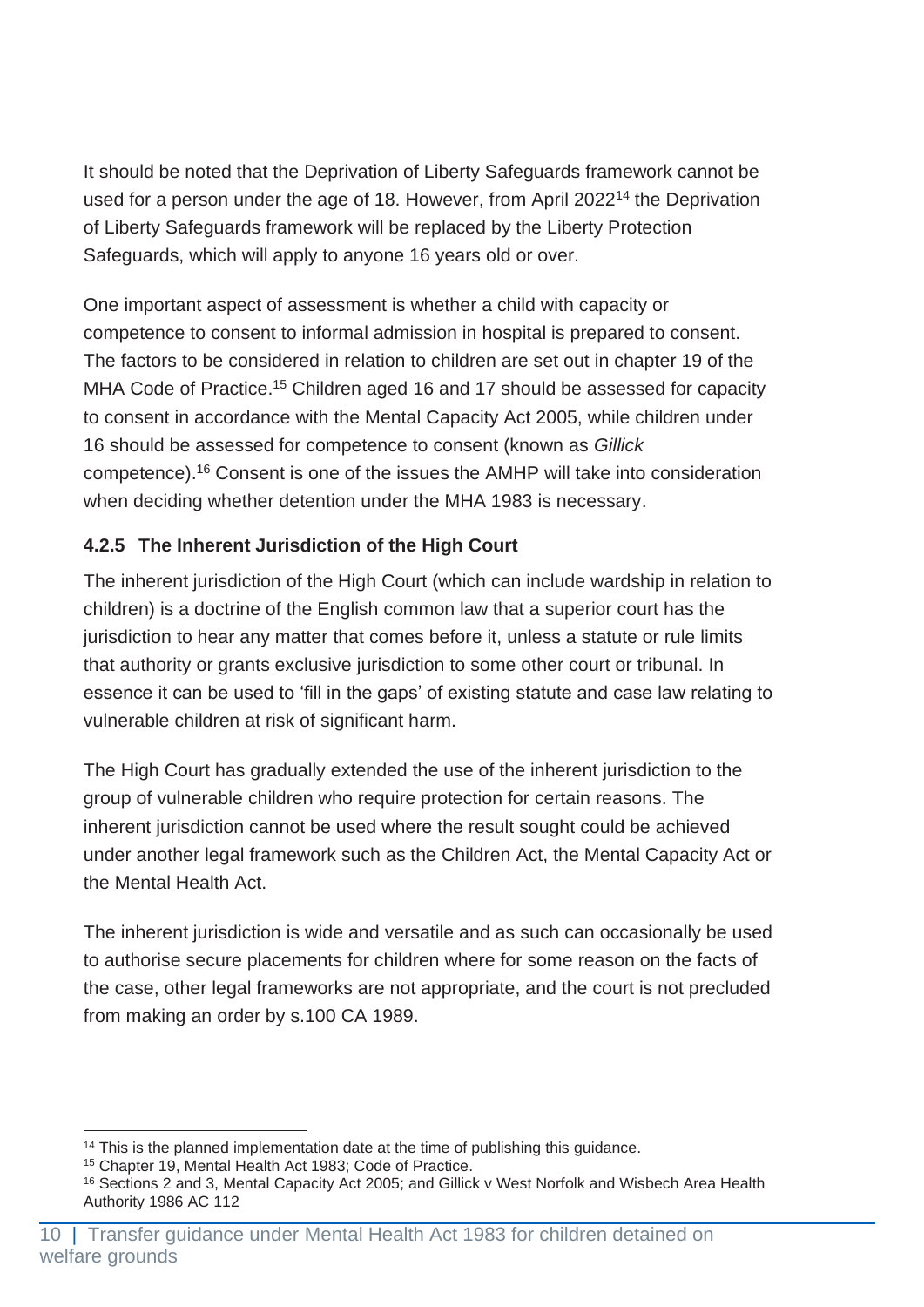# <span id="page-11-0"></span>5 Transfer to hospital

# <span id="page-11-1"></span>5.1 The importance of early action

It is essential that any child thought to require inpatient treatment is identified, assessed and, if clinically appropriate, transferred to hospital as early as possible to ensure prompt and appropriate treatment of their mental health needs. Delay can make it more difficult to find a suitable hospital place at a later stage, as well as holding up access to the specialist care needed. This is as important for children in secure accommodation as for those living in the community.

For children aged 17, early planning and assessment is particularly important because at 18 they will be too old for inpatient care provided by children and young people's mental health services (CYPMHS), however liaison with adult services would be appropriate.

# <span id="page-11-2"></span>5.2 The providers of CYPMHS inpatient care and treatment

The preferred placement for a child needing inpatient care is one that combines the best treatment for their mental health difficulties, proximity to home, and the least restrictive environment. For children held in secure accommodation under section 25 CA 1989, the extra degree of security needed will mean that the likely placement options are, in rising degree of security, the following Tier 4 facilities:

- an inpatient bed in an open CYPMHS unit psychiatric intensive care unit (PICU)
- a CYPMHS low secure unit
- a medium secure CYPMHS unit these units form a network called the Adolescent National Medium Secure Unit (ANMSU) network.

For a copy of the referral form, please contact [england.specmh@nhs.net.](mailto:england.specmh@nhs.net)

All units are contractually required to be members of the Quality Network for Inpatient CYPMHS (QNIC), which sets service standards, promotes self-review and peer review, and encourages the sharing of good practice.

NHS England and NHS Improvement has legal responsibility for commissioning inpatient CYPMH inpatient services. This specialised commissioning is delivered through the seven NHS England and NHS Improvement regions.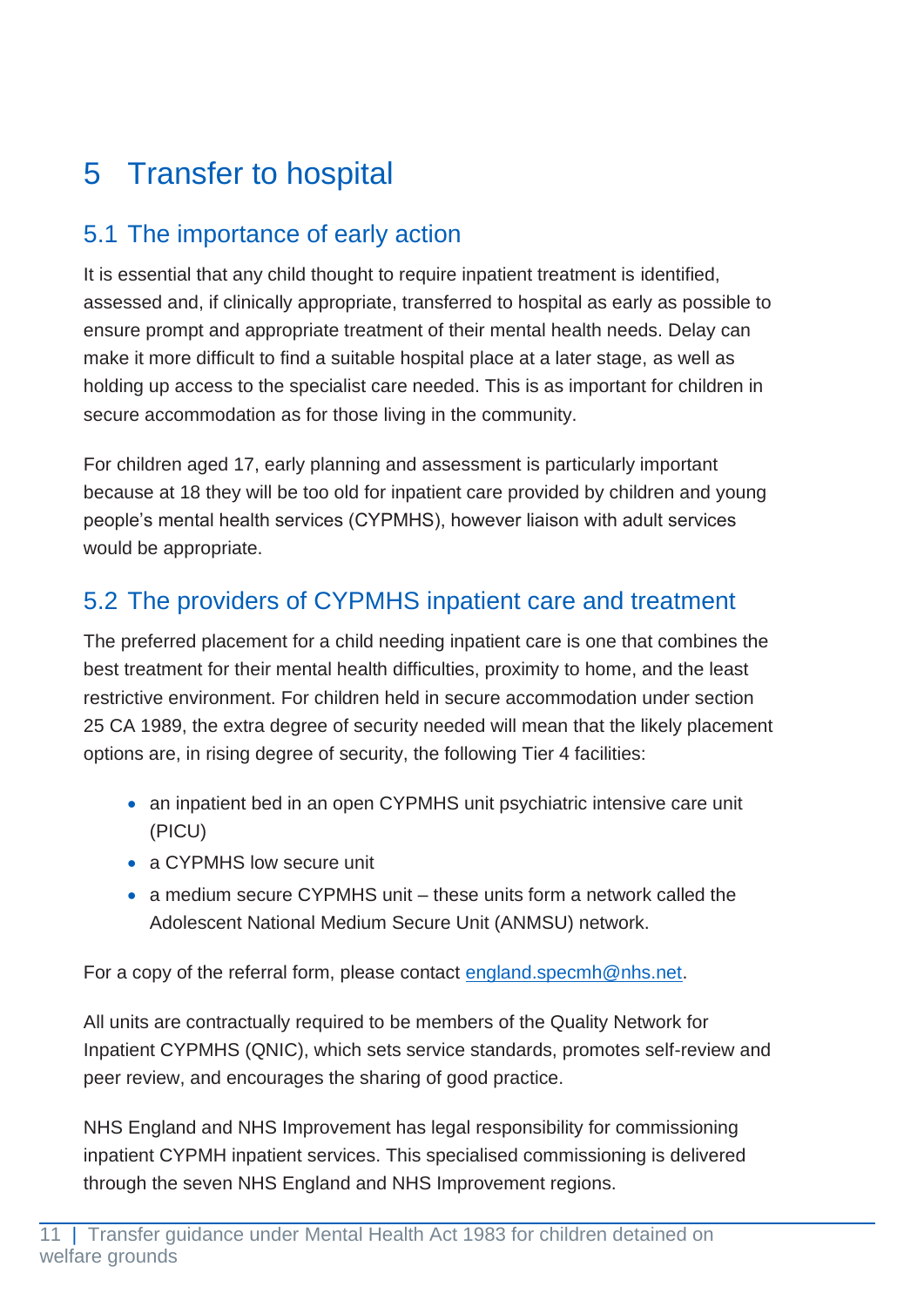# <span id="page-12-0"></span>5.3 Procedure for referrals and reports

#### <span id="page-12-1"></span>**5.3.1 Summary of immediate actions to take**

If a child has a mental health disorder that exceeds the ability of available mental health services in the SCH to meet their need, the Head of Healthcare (or nominated member of staff) at the SCH should:

- Consider whether the child has the capacity or competence to consent to hospital admission.
- Notify the child's social worker (who will liaise with family as appropriate and their own AMHP service local to the child's home area).
- Ring the mental health case manager (MHCM) in the relevant specialised commissioning team (the one covering the child's home area) for advice about the process and the level of security that might be needed, and to discuss the degree of urgency.
- Notify the GP and CYPMHS psychiatrist working in the SCH of the need for assessment.
- Notify the approved mental health professional (AMHP) local to the SCH of the possible need for assessment under the MHA 1983.
- Ensure that the first part of the referral form for the access assessor is completed fully.
- Ensure that the completed access assessment referral form is sent to both the access assessor and the MHCM, in accordance with the national protocol governing access to CYPMH inpatient services (see footnote 12), and contact the commissioners in the clinical commissioning group (CCG) for the child's home area, to notify them that payment will be needed for a second recommendation under the MHA 1983.
- Keep the child as fully informed as possible, explaining the process in a way they can understand and in a format that is appropriate to their age.

#### <span id="page-12-2"></span>**5.3.2 Referral for access assessment**

In line with the national protocol,<sup>17</sup> referral into CYPMH inpatient services is made on the form referenced at Appendix 2 of this document. The clinician and Head of

<sup>17</sup> The NHS England and NHS Improvement CYPMHS Specialised Mental Health Services Operating Handbook Protocol provides the guidance for CYPMH Inpatient services and the process for Secure CYPMHS Referrals. A copy of the protocol and/or referral form can be requested by contacting [england.specmh@nhs.net.](mailto:england.specmh@nhs.net)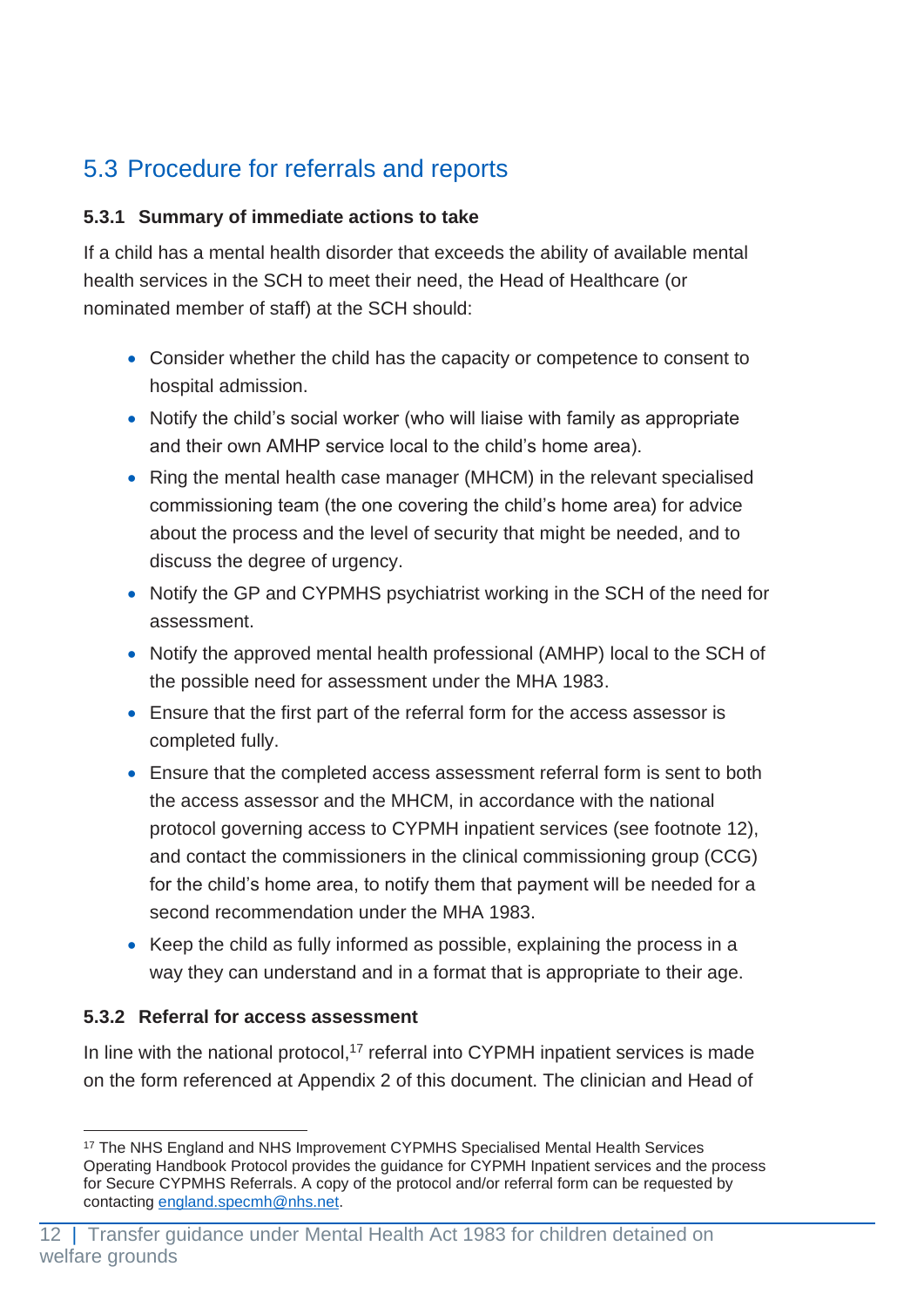Healthcare (or nominated member of staff) at the SCH work with health and other care staff to gather the background information that is needed to support the MHA assessment process and to complete the referral for access assessment. This information is about the child's medical condition, their care status, any health or special educational needs, presenting risks and the details of the section 25 order and why it was granted. The issue of whether the child has capacity or competence to consent to admission, and whether they have consented, is covered in the form.

Where the child has a learning disability and/or autism, the outcome of the most recent CETR (Care, Education & Treatment Review), if one has taken place, will also be relevant to any decision to admit the child to hospital. If there has not been a recent CETR, one may be of assistance before any final decision as regards detention subject to the MHA is made.

It is crucial to ensure that all parts of the referral form are completed accurately, and as fully as possible, as failure to do so is one of the common causes of unnecessary delay.

The MHCM or their CYPMHS lead commissioner at NHS England and NHS Improvement will consider, based on the early conversation with the Head of Healthcare (or nominated member of staff) at the SCH, whether inpatient care is appropriate, in circumstances where an access assessment referral is received prior to an MHA assessment and/or application for admission being made, and, if so, which inpatient unit would be best for the child. Where it is considered appropriate for the child to be admitted to a medium secure unit, the section towards the end of the form after section 23 (stipulating the additional information required for referral to a low or medium secure placement) should be completed. The referral form should be sent to the ANMSU network unit nearest to the SCH.

## <span id="page-13-0"></span>**5.3.3 Contacting the approved mental health practitioner (AMHP)**

At the same time as submitting the referral for access assessment, the Head of Healthcare (or nominated member of staff) at the SCH contacts the AMHP in the area of the SCH to inform them that the child is in need of assessment under the MHA 1983 and that the process of access assessment prior to consideration of transfer to hospital has been initiated.

The AMHP should be given contact details of the clinicians and commissioners involved. Unless different arrangements have been agreed locally between the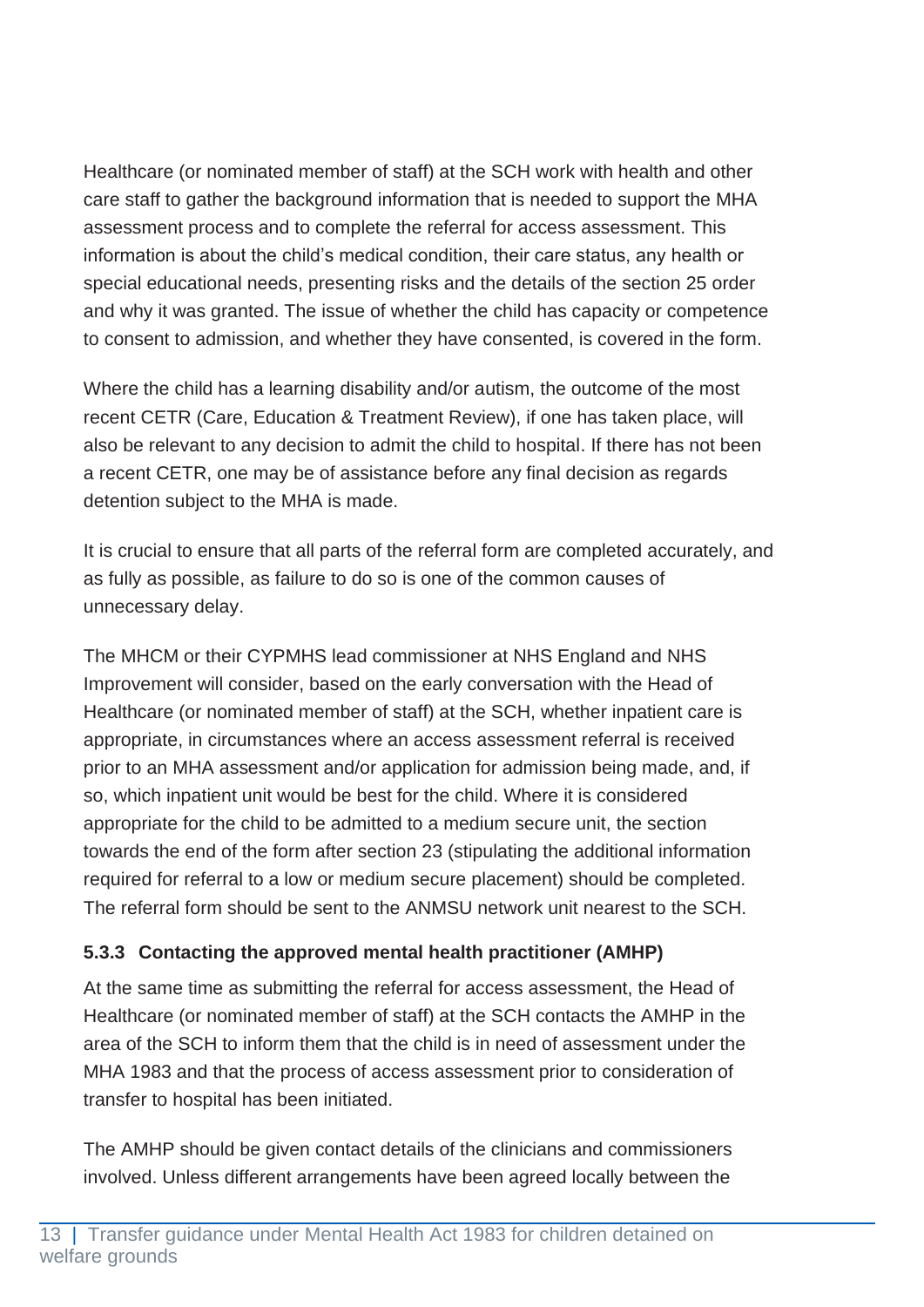relevant authorities, AMHPs who assess patients for possible detention under the MHA 1983 have overall responsibility for co-ordinating the process of assessment.

The duties of the AMHP are set out in the MHA 1983 and related Code of Practice (Chapter 14). They include satisfying themselves that detention in hospital is the most appropriate way of providing the care and treatment that is needed and is the least restrictive option.

## <span id="page-14-0"></span>**5.3.4 The Access Assessment Report**

This should be completed by the access assessor.

## <span id="page-14-1"></span>**5.3.5 Referral form sent to MHCM and the access assessor**

The referral form should always be sent to the MHCM in the relevant specialised commissioning team (the one for the child's home area) as well as to the access assessor in the relevant NHS England and NHS Improvement CYPMHS inpatient unit (the one provided by the MHCM). The access assessor is a mental health clinician based at the inpatient unit and is often the inpatient unit's consultant psychiatrist – this enables the clinician to conduct a simultaneous assessment with the appropriate medical practitioner based in the secure setting's healthcare service

If the access assessor is not also the clinician for the inpatient service where it is proposed that the child is admitted to, there needs to be a second assessment (admission assessor), to establish that it is appropriate to admit the child to a specific service. If the child is to be admitted to the ANMSU service, this will be scrutinised by the weekly referral meeting.

## <span id="page-14-2"></span>**5.3.6 The two medical recommendations required for detention**

The MHCM will liaise with the access assessor and the commissioning manager local to the SCH in order to determine who will provide the two medical recommendations required by the MHA 1983. One of the medical recommendations may be provided by the access assessor, or assessor for admission if their assessment falls within the requisite timeframes for the MHA 1983 and the AMHP approves, but other doctors to consider are the GP and psychiatrist at the SCH, or the doctor from the local mental health team.

## <span id="page-14-3"></span>**5.3.7 Resolving problems**

If there are problems with any of the above arrangements or contacts, the matter should be escalated to the appropriate Mental Health commissioner at NHS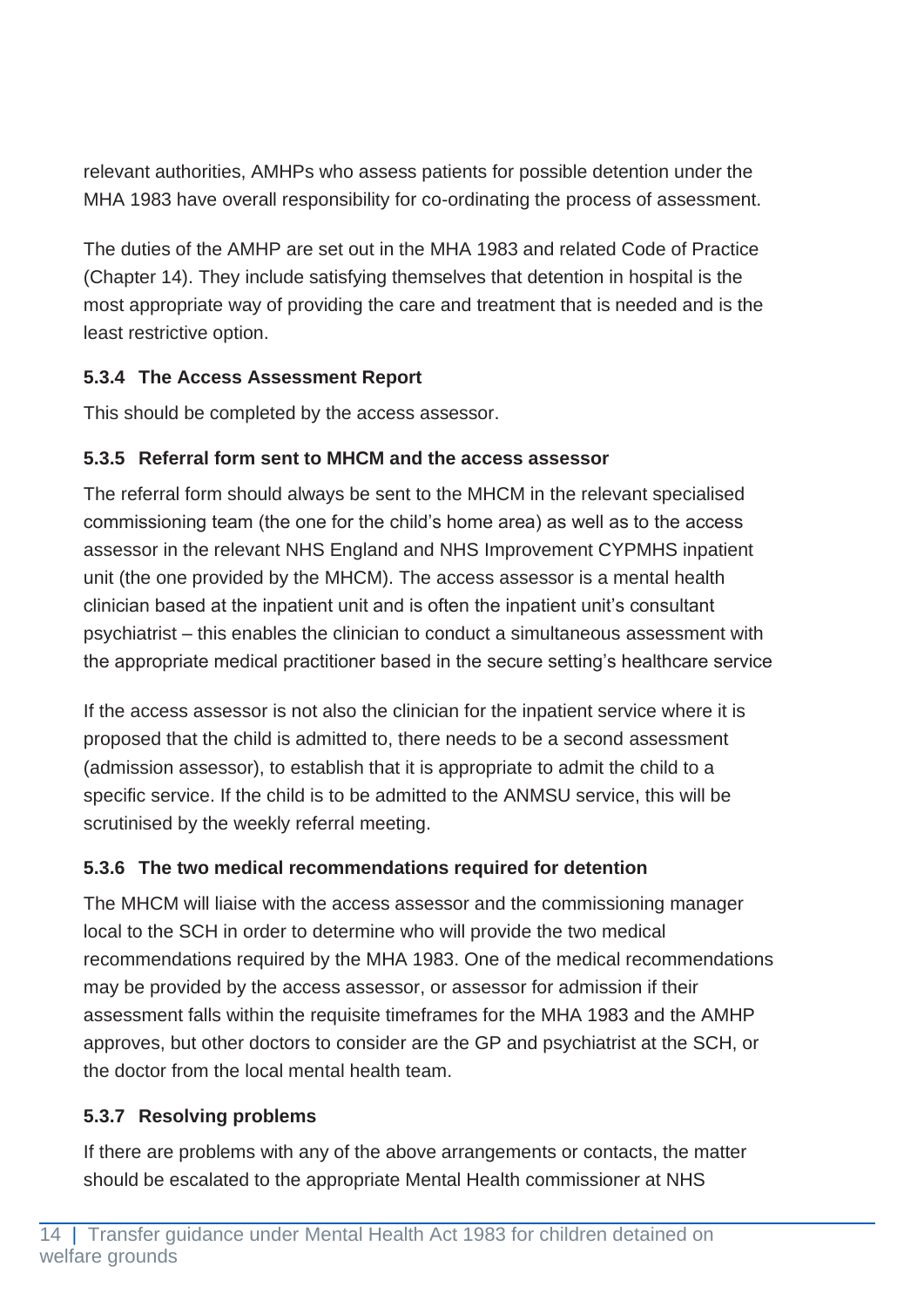England and NHS Improvement (the one in the specialised commissioning regional team that covers the child's home area). The Head of Healthcare (or nominated member of staff) at the SCH should also seek advice and help from the appropriate Health and Justice commissioner (the one in the region that covers the SCH where the child is placed). The resolution of problems with MHA assessments can be included in local s140 MHA agreements.

Sometimes there will be differences of opinion between professionals involved in the assessment. There is nothing wrong with disagreements: handled properly these offer an opportunity to safeguard the interests of the patient by widening the discussion about the best way of meeting their needs. Doctors and AMHPs should be ready to consult other professionals, especially care co-ordinators and others involved with the patient's current care, and to consult carers and family, while retaining for themselves the final responsibility for their decision. Where disagreements do occur, professionals should ensure that they discuss these with each other.

Where there is an unresolved dispute about an application for detention, it is essential that professionals do not abandon the patient. Instead, they should explore and agree an alternative plan – if necessary, on a temporary basis. Such a plan should include a risk assessment and identification of the arrangements for managing the risks. The alternative plan should be recorded in writing as should the arrangements for reviewing it. Copies should be made available to all those who need it (subject to the normal considerations of patient confidentiality).<sup>18</sup>

#### <span id="page-15-0"></span>**5.3.8 Information to the child and those close to them**

Once the arrangement for assessment procedure has been initiated, the child continues to be cared for in their current SCH.

Now, and at each subsequent stage of the transfer procedure, the Head of Healthcare (or nominated member of staff) and the AMHP keep the child informed about what is happening and what is likely to happen next. They also notify people close to the child, the responsible local authority and – unless there are clear reasons to the contrary – the child's parents. Further guidance about informing the local authority, parents and other relatives, and other relevant services is included at the end of this section.

<sup>18</sup> Mental Health Act 1983 Code of Practice Department of Health 2015

<sup>15 |</sup> Transfer guidance under Mental Health Act 1983 for children detained on welfare grounds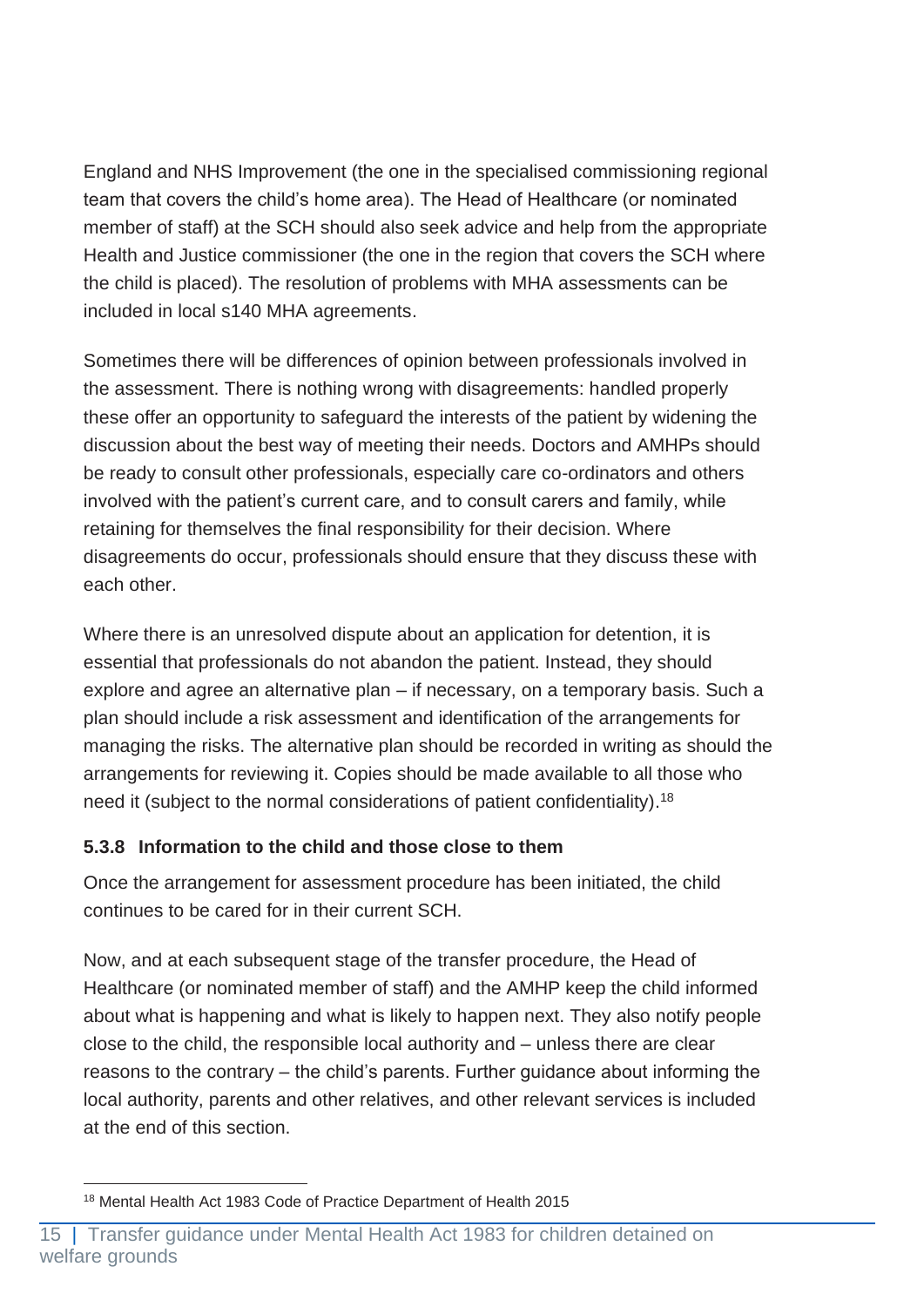If there is any delay in the process or in a suitable bed becoming available, there should be discussion between the SCH, MHCM at NHS England and NHS Improvement, the local CYPMHS team and the admitting team, where one is identified, about what steps can be taken and/or additional provision accessed in the interim to support the SCH to meet the child's needs. The AMHP will need to be kept informed if there is delay in identifying a bed so the application can be completed once this is identified.

## <span id="page-16-0"></span>**5.3.9 Role of the AMHP**

It is the AMHP's duty to convene an MHA 1983 assessment in line with the MHA and Code of Practice, and to notify or consult with the nearest relative. If the AMHP is satisfied the statutory criteria are fulfilled, they will make the formal application for compulsory detention for treatment to the unit where the child is to be admitted. A named hospital must be identified for the application to be completed. Though in community settings the role of the AMHP would involve co-ordinating transport, in these settings the SCH would co-ordinate this.

# <span id="page-16-1"></span>5.4 What can help avoid delay

## <span id="page-16-2"></span>**5.4.1 Have a robust system in place**

The relatively infrequent need for transfer makes it important that the Manager of the SCH has a clear system in place for implementing the procedure outlined above. The Head of Healthcare (or nominated lead) at the SCH will be very clear about the process and they will ensure that the healthcare team have:

- an up-to-date contact detail list for the AMHP service
- up-to-date contact information for the relevant CCGs, NHS England and NHS Improvement specialised commissioning teams and local authorities for **all** the children in their SCH
- up-to-date contact information for the Health and Justice commissioner in the team covering their SCH
- a copy of the national protocol (*Referral and Access Assessment Process for Children and Young People into Inpatient Services, for PICU, LSU and MSU*) for their region, and knowledge that the protocol includes the process for referral and access assessment for inpatient services, the national referral form, and contact details for the MHCMs and the CYPMHS consultant psychiatrist local to their SCH.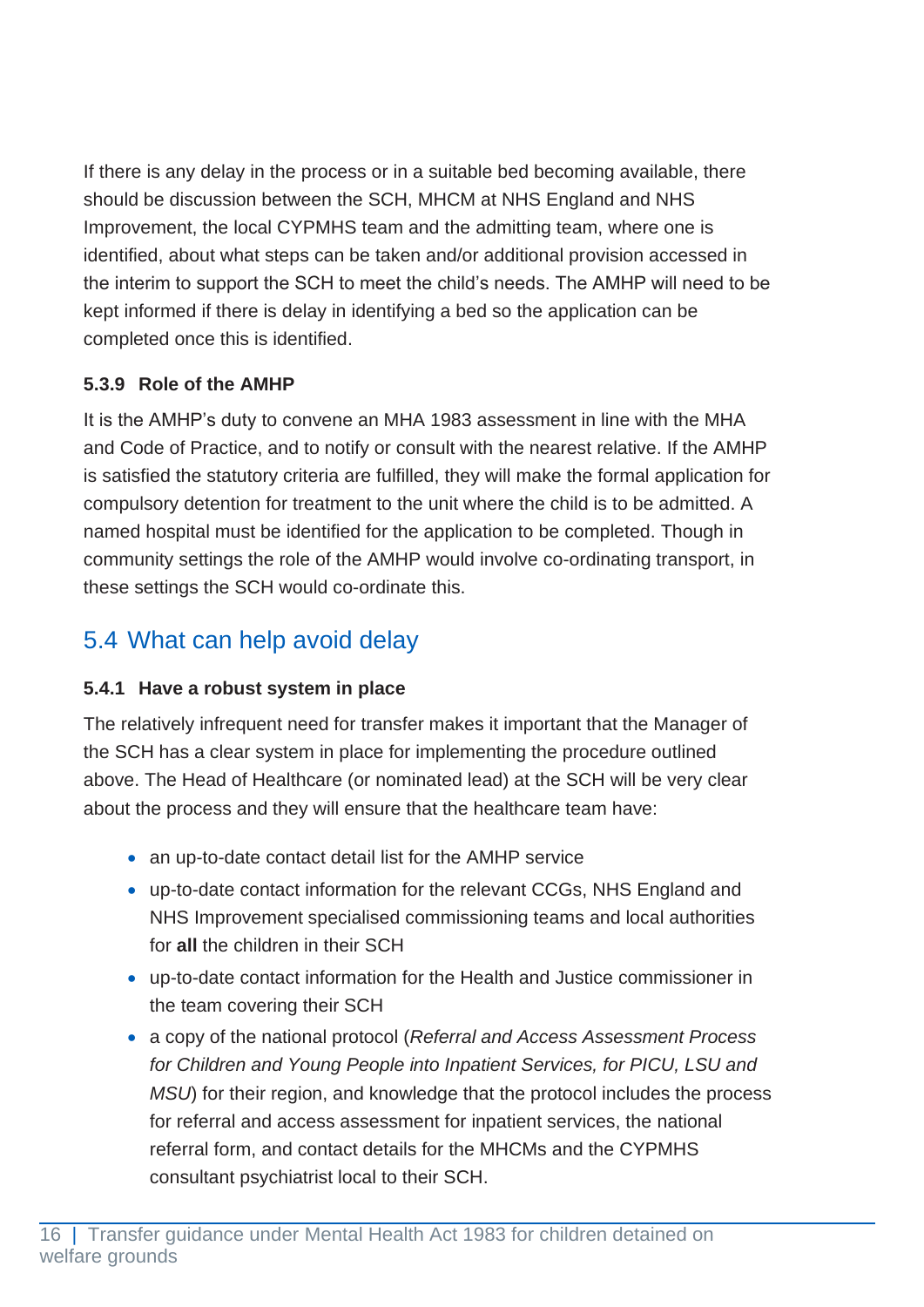## <span id="page-17-0"></span>**5.4.2 Act with urgency**

Each referral will be unique in terms of circumstances but having in mind the timescale of seven days from referral by the SCH to transfer to hospital should help focus everyone's attention on responding quickly when the need arises for inpatient treatment.

It is also helpful if staff know that the inpatient units have stated timescales for reviewing and making a decision about a referral and for responding to the referrer:

- For PICUs the timescale is 24 hours.
- For low secure units the timescale is 24 hours for responding to emergency cases and 48 hours for urgent cases.
- For medium secure units the ANMSU network cannot provide emergency cover but can provide a rapid response to contribute to the assessment and management of imminent harm to others in the context of the child's mental disorder. The network will provide advice to referring clinicians to ensure that any subsequent referral is appropriately directed to medium or low security.

Early contact with the relevant MHCM at NHS England and NHS Improvement is essential and, the more comprehensive the referral to the access assessor, the greater the chance of minimising delay. This is the case generally, but it is particularly important if the situation is very serious. Healthcare and other staff from the SCH can help by giving their view about the severity of the referral, including, if appropriate, why they consider it to be an emergency.

## <span id="page-17-1"></span>**5.4.3 Ensure staff confidence about data protection provisions**

There are no data protection issues that prevent residential staff in an SCH from sharing information about a child's history and background with healthcare staff, the MHCM, the AMHP and the access assessor. By virtue of their current situation, these are children at risk of significant harm and therefore relevant exemptions apply under the Data Protection Act 2018 and GDPR (General Data Protection Regulation (EU) 2016/679) permitting disclosure of relevant proportionate information to inform the assessment process. Having information from all relevant sources is more likely to result in an accurate and comprehensive assessment of their needs and risks. This applies equally to healthcare staff. They must ensure that information that they hold about a child, including the possible need for transfer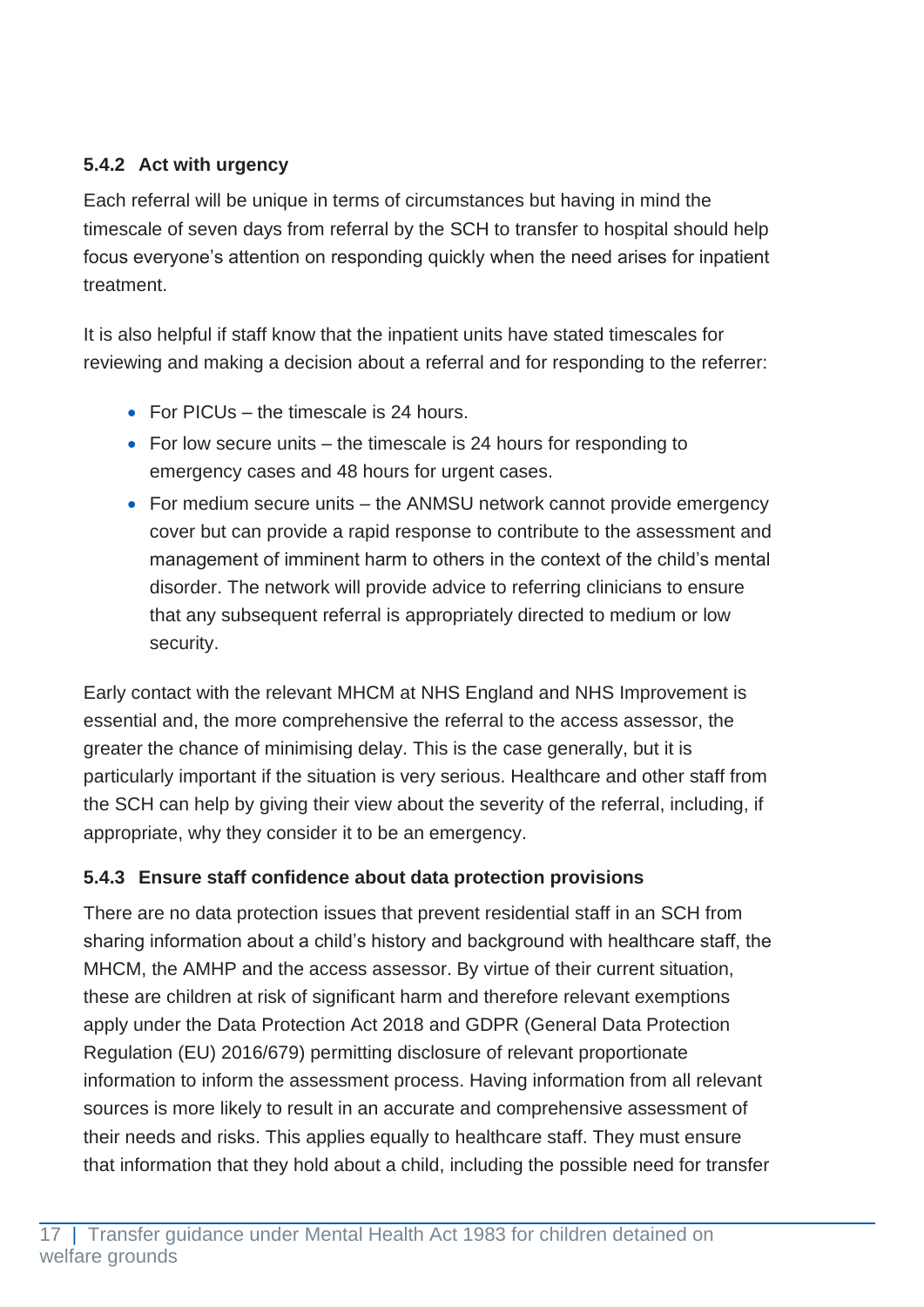and information relevant to risk, is shared with others, in line with their local information sharing protocol.

#### <span id="page-18-0"></span>**5.4.4 Understand how difficulties in securing an appropriate placement are dealt with**

#### 5.4.4.1 If the criteria for admission to inpatient treatment are met but there is no capacity within NHS England and NHS Improvement-commissioned provision

The lack of available placement in an NHS England NHS Improvement commissioned unit should not delay the transfer of a child in need of hospital treatment. The access assessor will discuss other possible options with the MHCM. The MHCM must do a risk assessment of the situation, based on the impact of any delay in transferring the child, and keep the case under regular review, in close liaison with the SCH caring for the child.

If there is any delay in the process or a suitable bed becoming available there should be discussion between the SCH, the MHCM at NHS England and NHS Improvement, the local CYPMHS team and if appropriate the admitting team about what steps can be taken and/or additional provision accessed in the interim to support the SCH to meet the child's needs safely.

The responsible MHCM and Health and Justice commissioner should both be alerted, to mediate and support an individual package of care, outside the dedicated, specialist CYPMHS where clinically appropriate, that will enable the risk to be managed.

#### 5.4.4.2 If the criteria for admission to inpatient treatment are not met

If the referral does not appear to meet the criteria for admission, the referrer will need to know the reasons for that recommendation. The relevant inpatient unit will report back to the doctor in the SCH and will give as much advice and support as possible about alternative treatment options, management of the child's care, and placement options.

#### 5.4.4.3 If the secure setting is unable to continue to meet the need

If, after the above advice, the SCH does not feel able to continue to meet the needs of the child, the Health and Justice commissioner responsible for commissioning the CYPMHS in the SCH (the one local to the SCH) will need to meet with the multidisciplinary team in the secure setting, to discuss a care plan for the child and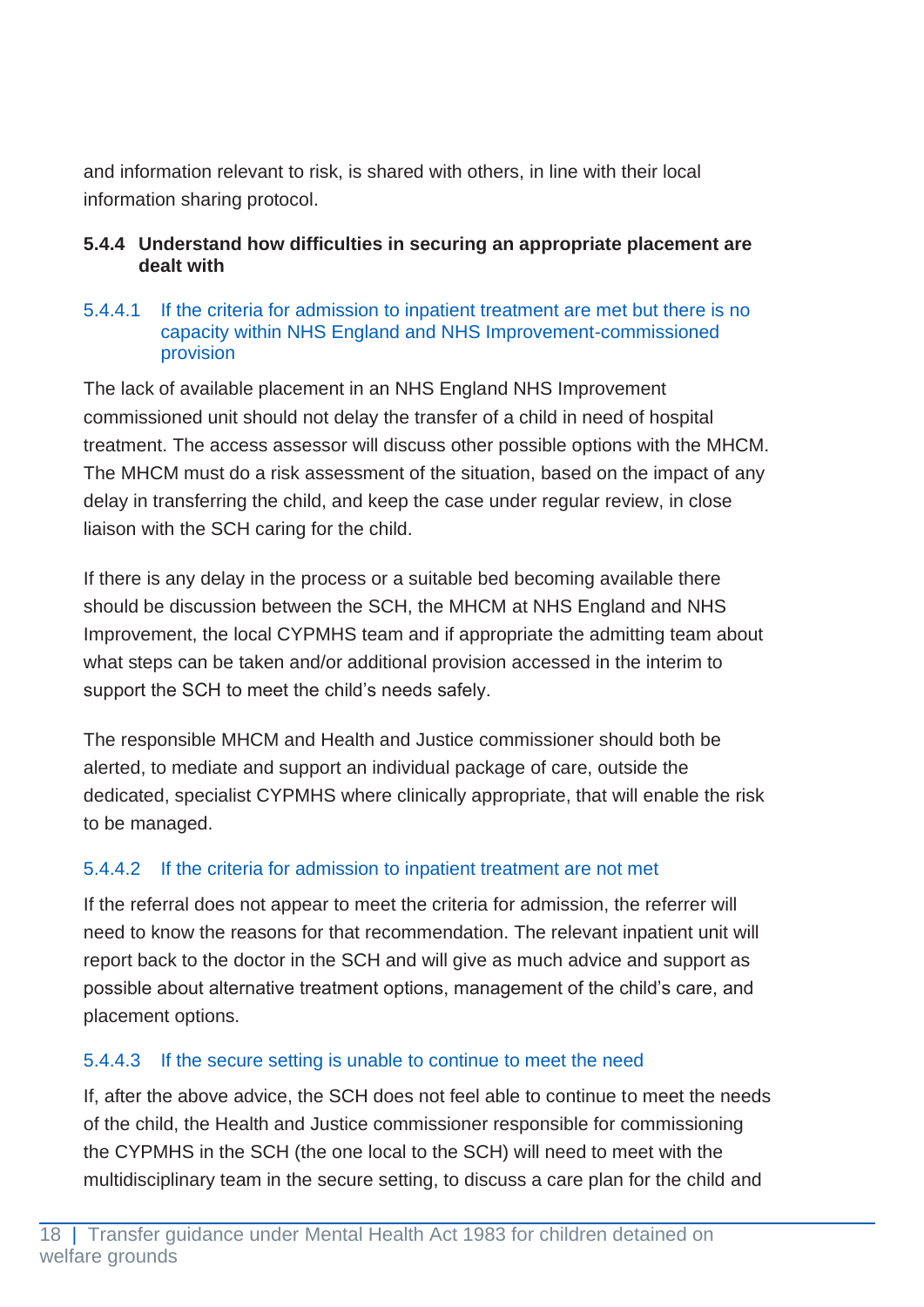potentially offer to resource additional services in the interim, with a view to the child achieving recovery and therapeutic benefits from an enhanced package of care.

This care plan can be discussed with the assessing unit that did not accept the referral and used as a basis for improved understanding of the threshold for admission and of the care and treatment that can be provided by different inpatient units, including those in the ANMSU Network.

A solution might also be found in another SCH, through discussion between the healthcare teams in different SCHs about where the child's needs could be met.

# <span id="page-19-0"></span>5.5 Arranging the transfer

If a bed is available, the admitting inpatient unit liaises directly with the referring clinician to agree the timescale and process for admission. This is done verbally, so that transfer can be made as quickly as possible, with the full written report sent later. Note that transfer should take place within seven days of the SCH making the referral for inpatient treatment. If it appears that this may be difficult to achieve, the Head of Healthcare (or nominated staff member) should notify the relevant MHCM and the relevant Health and Justice Commissioner.

The admitting unit will already have the information it needs from the referral form<sup>19</sup> and section papers. If there are any additional risk issues that have arisen after completion of the referral form, it is important that these are properly handed over to the new team.

The AMHP is responsible for ensuring that all the necessary arrangements are made for transporting the child to the inpatient unit, and agencies should cooperate fully with the AMHP to ensure safe transport. There should be an agreed system in place so that AMHPs are not negotiating arrangements on an ad hoc basis.<sup>20</sup> Generally, the SCH provides transport to the inpatient unit and the inpatient unit provides transport back to the SCH after treatment.

<sup>19</sup> The NHS England CAMHS Specialised Mental Health Services Operating Handbook Protocol provides the guidance for Tier 4 services and the process for Secure CAMHS Referrals. A copy of the protocol can be requested by contacting [england.specmh@nhs.net.](mailto:england.specmh@nhs.net) <sup>20</sup> DH (2015) Code of Practice, chapter 17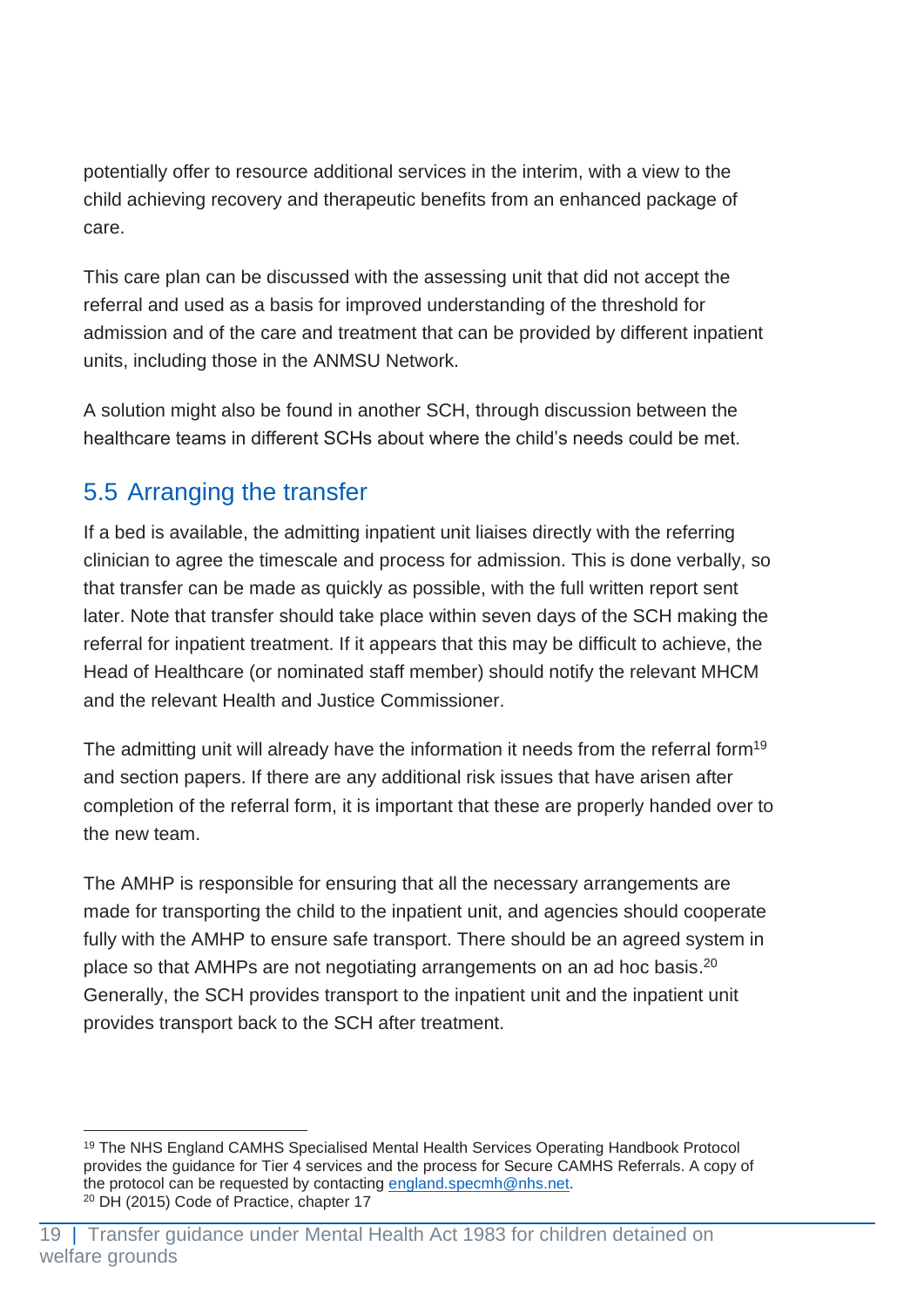If necessary, a child can be transferred to a CYPMH inpatient service out of hours. Where admission does take place out of hours, or at the weekend or a bank holiday, the MHCM will need to be alerted to this on the next working day.

# <span id="page-20-0"></span>5.6 Key people and services to inform and contact

## <span id="page-20-1"></span>**5.6.1 Involve the child so far as possible**

Children should always be kept as fully informed as possible and should receive clear and detailed information concerning their care and treatment, explained in a way they can understand and in a format that is appropriate to their age. The child's views, wishes and feelings should always be sought, their views taken seriously, and professionals should work with them collaboratively in deciding on how to support that child's needs.<sup>21</sup>

## <span id="page-20-2"></span>**5.6.2 Involve people in the child's life**

Those who are co-ordinating the child's care should ensure that services with an interest in the child are aware of transfer decisions and arrangements. This is important so that the child can benefit from what everyone has to offer, and so that arrangements for the next stage of the child's care can be made in good time and include the right combination of services. The importance of co-ordinating in this way applies to all settings: both the secure setting where the child is held and the hospital to which the child is transferred.

## <span id="page-20-3"></span>**5.6.3 Local authorities**

As the child is looked after the local authority responsible for them must be closely involved. It is preferable for contact at this stage to be with the child's social worker or their manager, as they need to know that the child is about to be moved to another location and they need to be part of planning the next stage of care. <sup>22</sup> Local authorities are required to have a care plan for each looked after child and the plan will need amending<sup>23</sup> if the child is to be transferred to hospital from the SCH.<sup>24</sup> The social worker or their manager should be included in discussion about who is best placed to keep the child's parents up to date about what is happening (see below).

<sup>21</sup> DH (2015) Code of practice

<sup>&</sup>lt;sup>22</sup> Regulation 15 of The Children (Secure Accommodation) Regulations 1991 makes provision for the Local Authority looking after the child to appoint 3 people to review the child's accommodation <sup>23</sup> There are a number of procedural steps a local authority must go through before any significant change in a care plan; these are all set out in the *Care Planning, Placement and Case Review (England) Regulations 2010*.

 $24$  Department of Health (2015The Children Act 1989 guidance and regulations: Volume 2 Care planning, placement and case review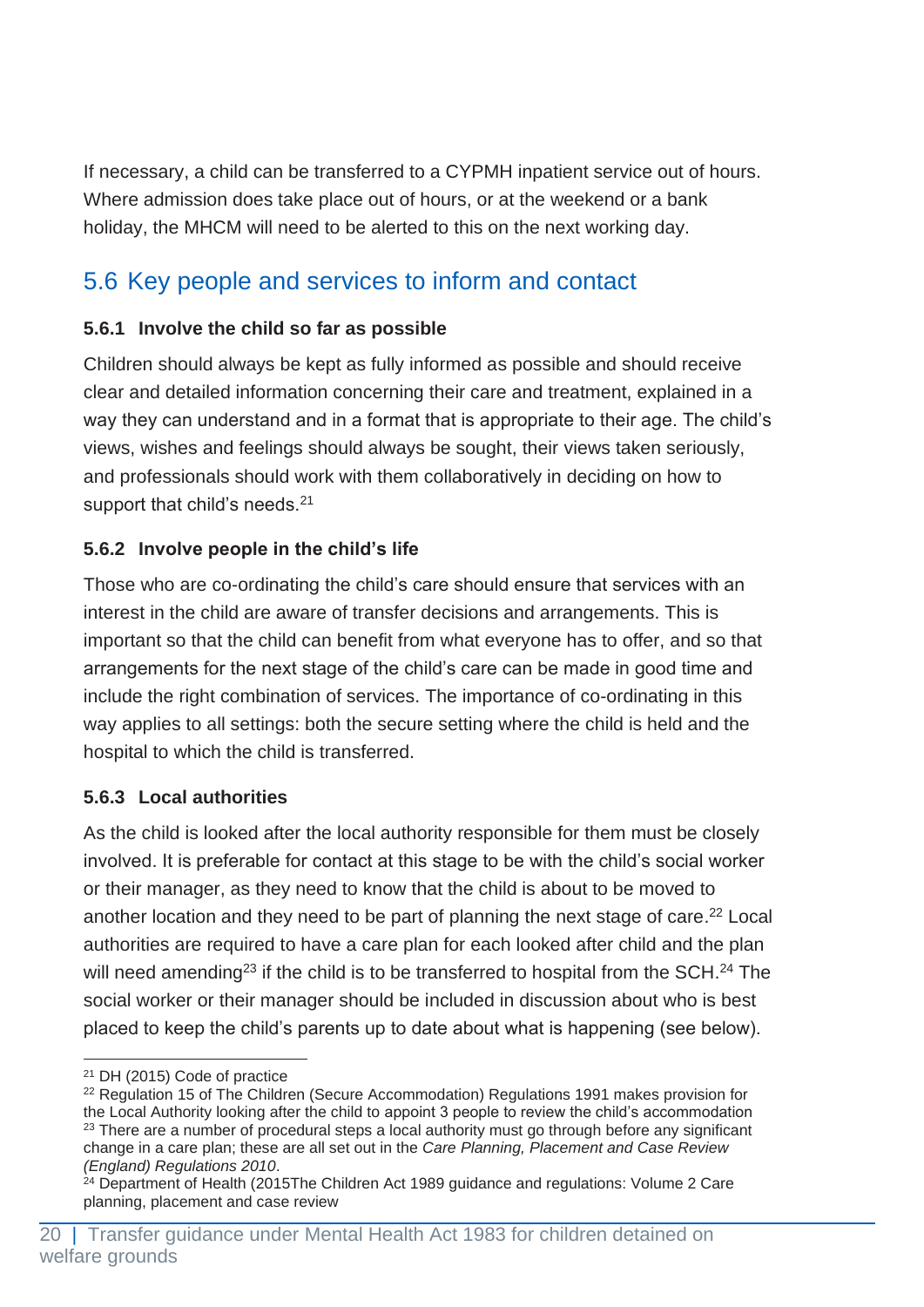They should also ensure that, if the child is returning to an SCH in a different local authority, the new local authority is informed of the move.

#### <span id="page-21-0"></span>**5.6.4 Parents and other relatives**

It is good practice to involve parents in decisions made about children. There is a duty on the Local Authority to inform parents and others of intention to apply to keep a child in an SCH,<sup>25</sup> provided under Regulation 14 The Children (Secure Accommodation) Regulations 1991. The local authority is under a duty (s.34 Children Act 1989) to allow reasonable contact between a child in care and their parents/guardians etc. unless it would be contrary to the welfare of the child. Section 22(4) of the Children Act 1989 generally requires the local authority to ascertain the wishes and feelings of a number of people, including parents, as far as reasonably practicable and before making the decision. This would include any decision to change placement. The level of contact between children in care and their parents and other family members will vary with individual circumstances. It will be important to check, with both the child and their social worker, how parents and other relatives should be informed about and involved in the child's transfer to hospital. It may also be important to contact the Responsible Clinician at the admitting unit, as on occasion there may be a clinical reason to restrict or limit such contact. As explained in the MHA 1983 Code of Practice (para 19.13), the local authority should negotiate and agree with parents about who should be consulted about admission and treatment decisions. Guidance on parental contact must be recorded one way or the other and followed throughout.

Where the local authority has confirmed that parents should be involved and informed, the information needed by parents is similar to that needed by parents of any child receiving care and treatment in hospital. It includes knowing who their point of contact is at the hospital, how and when they can speak to their child's doctor, and how they will be involved in planning for their child's care and discharge. They need to know the arrangements for visiting their child and for telephone contact to and from their child in between visits. Parents eligible for travel warrants need to know if they cover hospital visits, including for pre-discharge and other planning meetings. The Code of Practice reminds local authorities of their

<sup>25</sup> Section 25 of the Children Act 1989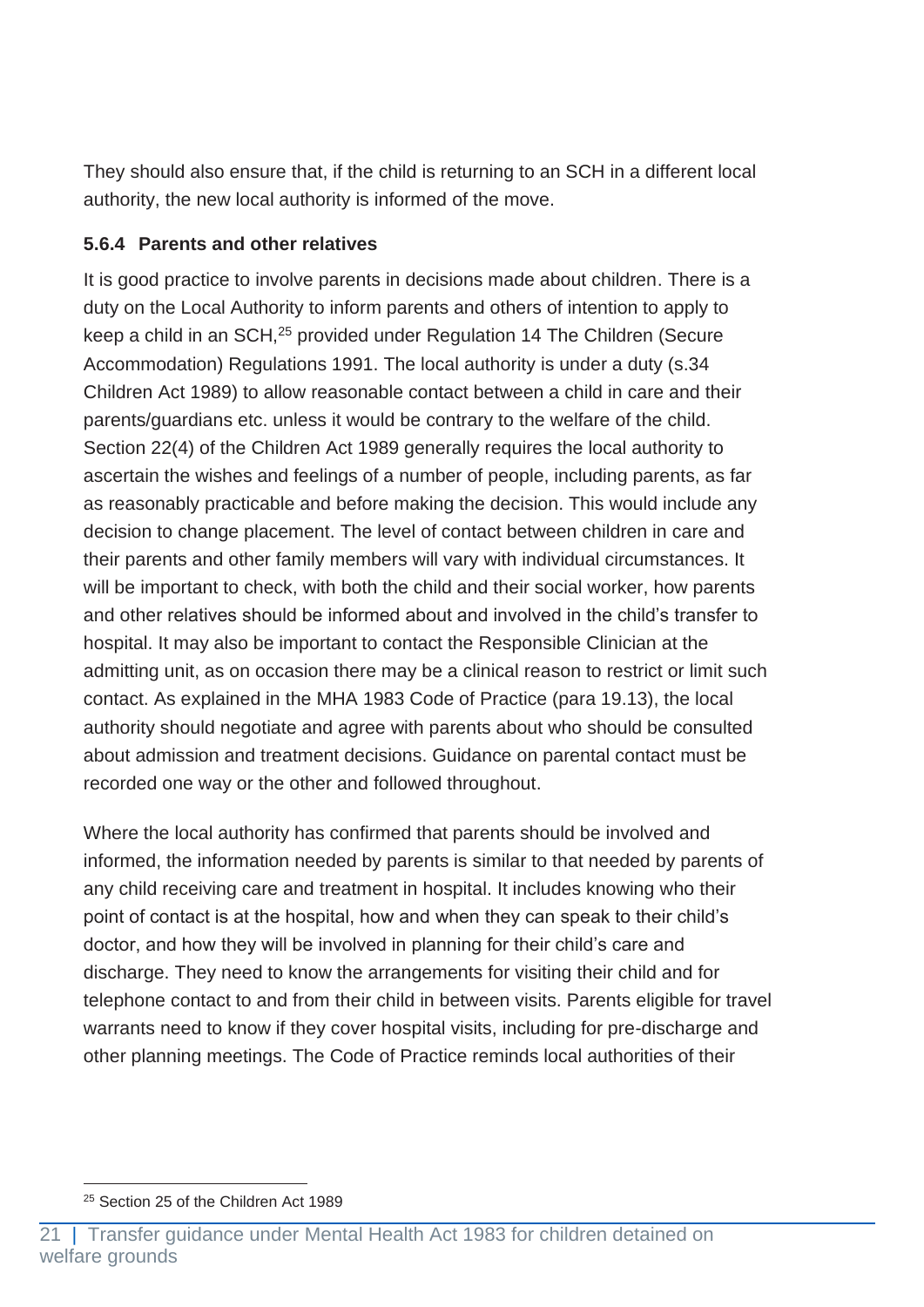duty to ensure that looked after children in hospital are visited and to consider financial support to enable families to stay in contact with children.<sup>26</sup>

Parents should also be informed of the arrangements for seeking feedback about their child's care and treatment and they should be encouraged, both during the stay and on discharge, to pass on their views and recommendations.

Where children are competent, and have the capacity to make decisions about the use and disclosure of information they have provided in confidence, their views should be respected. However as with adults, in certain circumstances confidential information may be disclosed without the competent child's consent, for example if there is reasonable cause to believe that the child is suffering or is at risk of suffering, significant harm. Practitioners should encourage the child to involve their parents or others with parental responsibility in decision making about their care and treatment. 27

#### <span id="page-22-0"></span>**5.6.5 Relevant services**

The following list is not exhaustive but, for example:

- Give early notice of a transfer decision to the relevant CYPMHS **consultant psychiatrist** or equivalent from the child's home area. This is good practice because, on their release, the child might be discharged to that person under the Care Planning Approach (CPA) framework.
- If the child has alcohol and/or drug problems, information from any **substance misuse service** at the SCH can help ensure that the admitting inpatient unit has up-to-date information about the child's circumstances and any treatment programme. On release, they can provide similar information to community services.
- **Advocates** have an important role to play, listening to child's concerns and in some cases liaising on their behalf with SCH staff, inpatient staff and parents.

<sup>&</sup>lt;sup>26</sup> DH (2015) Code of Practice, chapter 19, paras 121-122; The Children Act 1989, Schedule 2; and DH (2015) The Children Act 1989 guidance and regulations: Volume 2 Care planning, placement and case review

<sup>27</sup> DH (2015 Code of Practice 19.14 and 19.15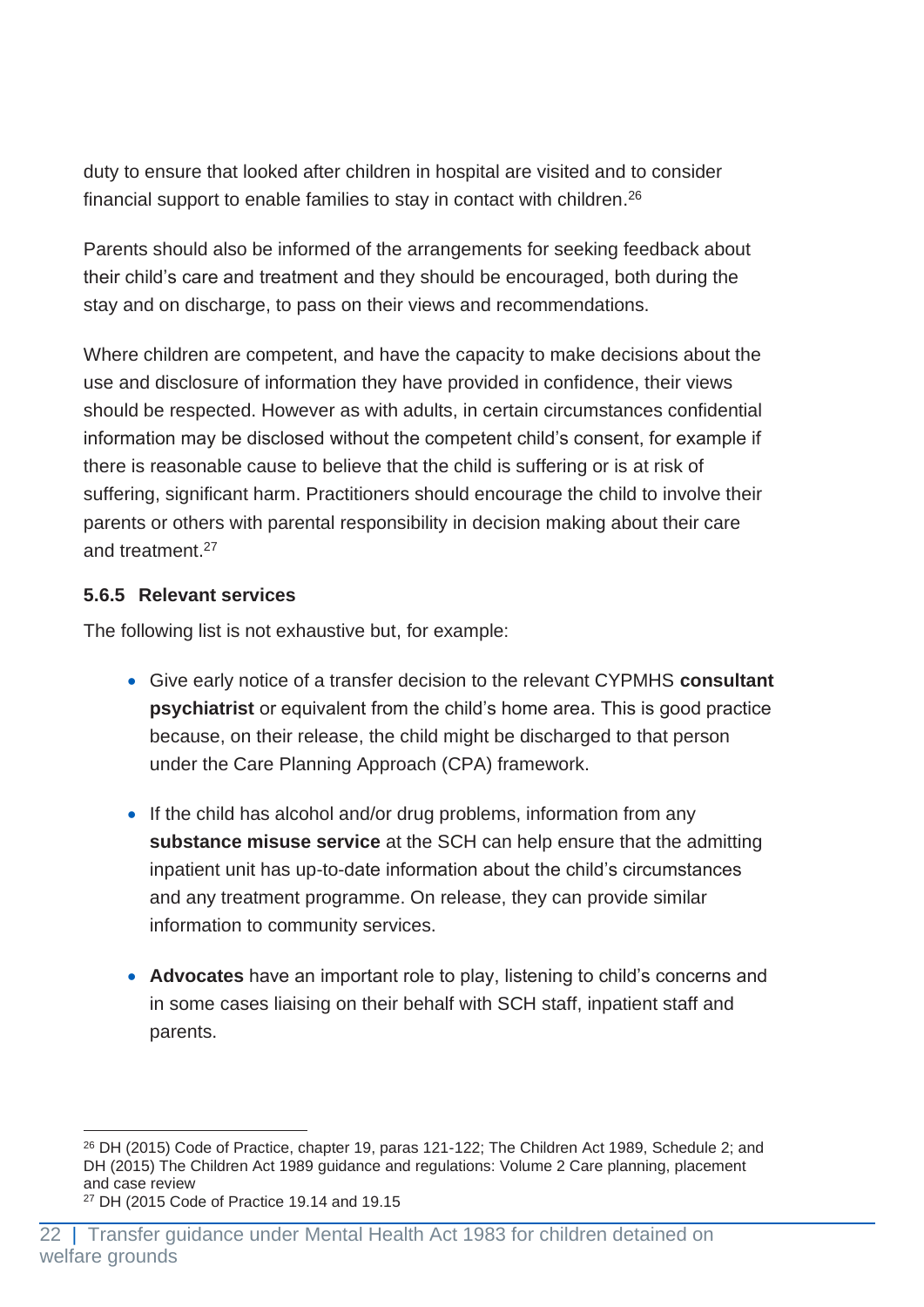# <span id="page-23-0"></span>6 Return from hospital, and arrangements for after-care

Once the clinical team providing inpatient treatment decides that the criteria for detention under the Mental Health Act 1983 are no longer met, discharge from hospital needs to be arranged. It will also be necessary to discuss the situation with the local authority that has the care order or is otherwise looking after the child, so that it can decide whether to seek a further section 25 order (enabling the child to be returned to secure accommodation on discharge from hospital).

Section 117 of the MHA 1983 places a duty on CCGs and local authorities, in cooperation with voluntary agencies, to provide or arrange after-care services following discharge from hospital for patients who have been detained subject to s.3 MHA.<sup>28</sup> After-care plans for a looked after child need to be integrated with the existing care plan for the child and with any existing provision provided as a result of that plan.<sup>29</sup> It will, therefore, be essential for the relevant local authority to participate in the care planning meetings and section 117 meeting at hospital so that the discharge planning is incorporated into the local authority care plan from the onset and so that everyone involved is clear about where the child is moving to, when and how the transfer will be made, and what help will be provided after transfer.

The discharge steps are as follows:

- The responsible clinician in the unit informs the local authority that the child no longer requires treatment in hospital and invites attendance at the unit's discharge planning meeting.
- The unit convenes the discharge meeting, to discuss the arrangements for s.117 after-care if applicable, and to agree a Care Planning Approach (CPA) care plan that will be incorporated into the child's looked after care plan. The arrangements include the ongoing mental health services needed and the setting to which the child will be discharged.

<sup>28</sup> DH (2015) Code of Practice, chapter 19, para 33.2

 $29$  DH (2015) Code of Practice, chapter 19, para 111; and DH (2015) The Children Act 1989 guidance and regulations: Volume 2 Care planning, placement and case review

<sup>23 |</sup> Transfer guidance under Mental Health Act 1983 for children detained on welfare grounds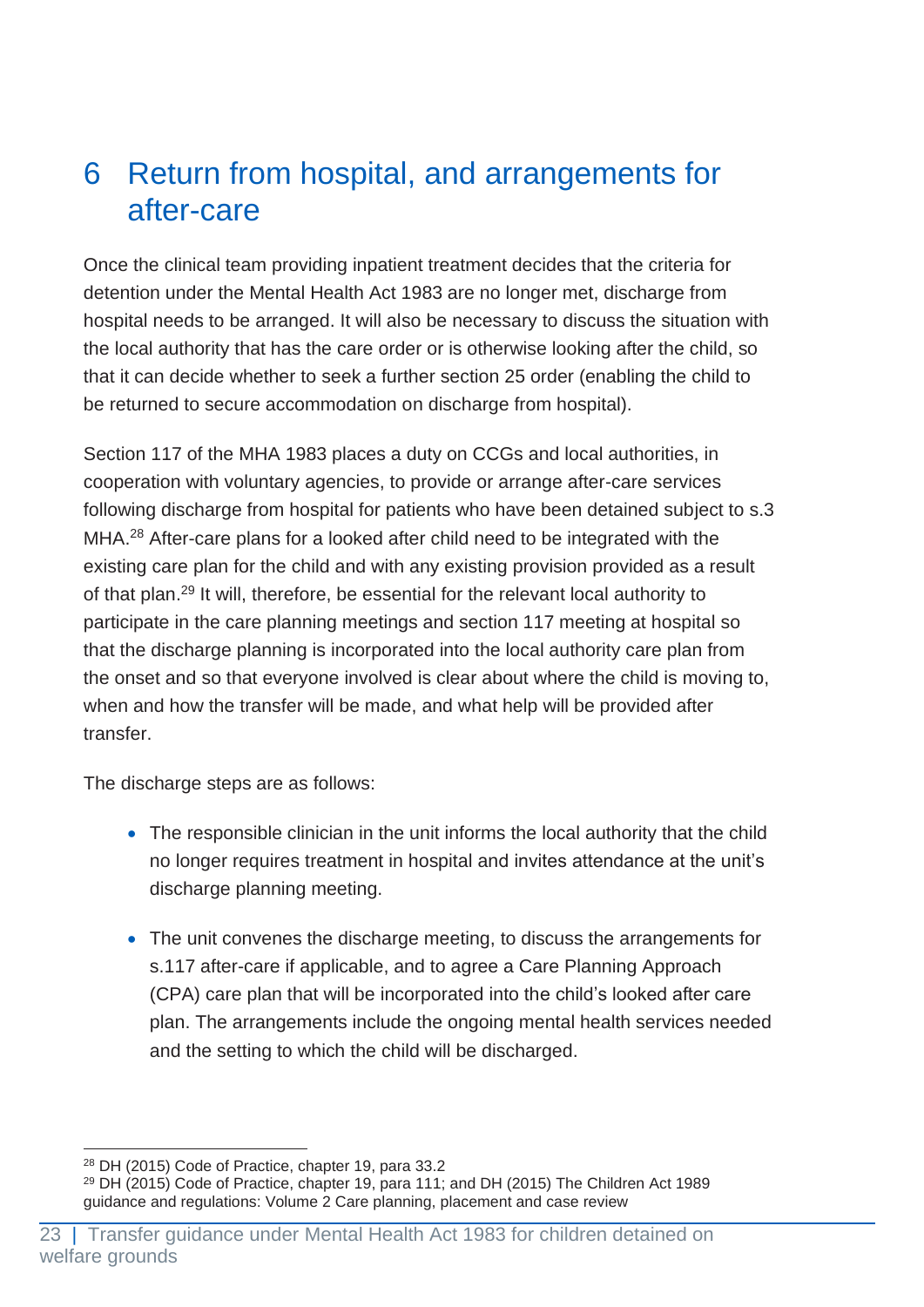- The meeting should be attended by relevant staff from the unit, the allocated social worker from the local authority and, if appropriate, the child's parents.
- If the child is to be discharged to secure accommodation, healthcare workers in the receiving SCH must be invited to attend the meeting and, as a matter of good practice, they should make every effort to do so. If they cannot attend, this must not delay the child's discharge from hospital. Any uncertainty about which SCH the child will transfer to, and/or when, is a matter for resolution by the MHCM and Mental Health commissioner who would have to liaise with the Secure Welfare Co-ordination Unit.

# <span id="page-24-0"></span>7 The role of CCGs and NHS England and NHS Improvement specialised commissioning teams in relation to transfers

The first assessment of a child's possible need for hospital treatment for mental disorder is funded by the SCH, as part of their healthcare provision.

Decisions after that need to involve the child's CCG and the mental health team (MHCM/s and the Mental Health commissioner) in the NHS England and NHS Improvement specialised commissioning team in the child's home area, because of their respective roles in funding assessments and placements:

- The specialised commissioner is responsible for funding **placements** provided by NHS England and NHS Improvement – including PICUs, low secure units, and medium secure units in the ANMSU network.
- MHA assessments are funded through the CCGs.
- CCGs will be responsible alongside the local authority for S117 aftercare where applicable, and therefore should be involved all the way through the process. NHS England and NHS Improvement rather than the CCG has s.117 commissioning responsibility in relation to children while in a SCH.<sup>30</sup>

<sup>&</sup>lt;sup>30</sup> Regulation 14, 15 and Schedule 1, paragraph 4, The National Health Service Commissioning Board and Clinical Commissioning Groups (Responsibilities and Standing Rules) Regulations 2012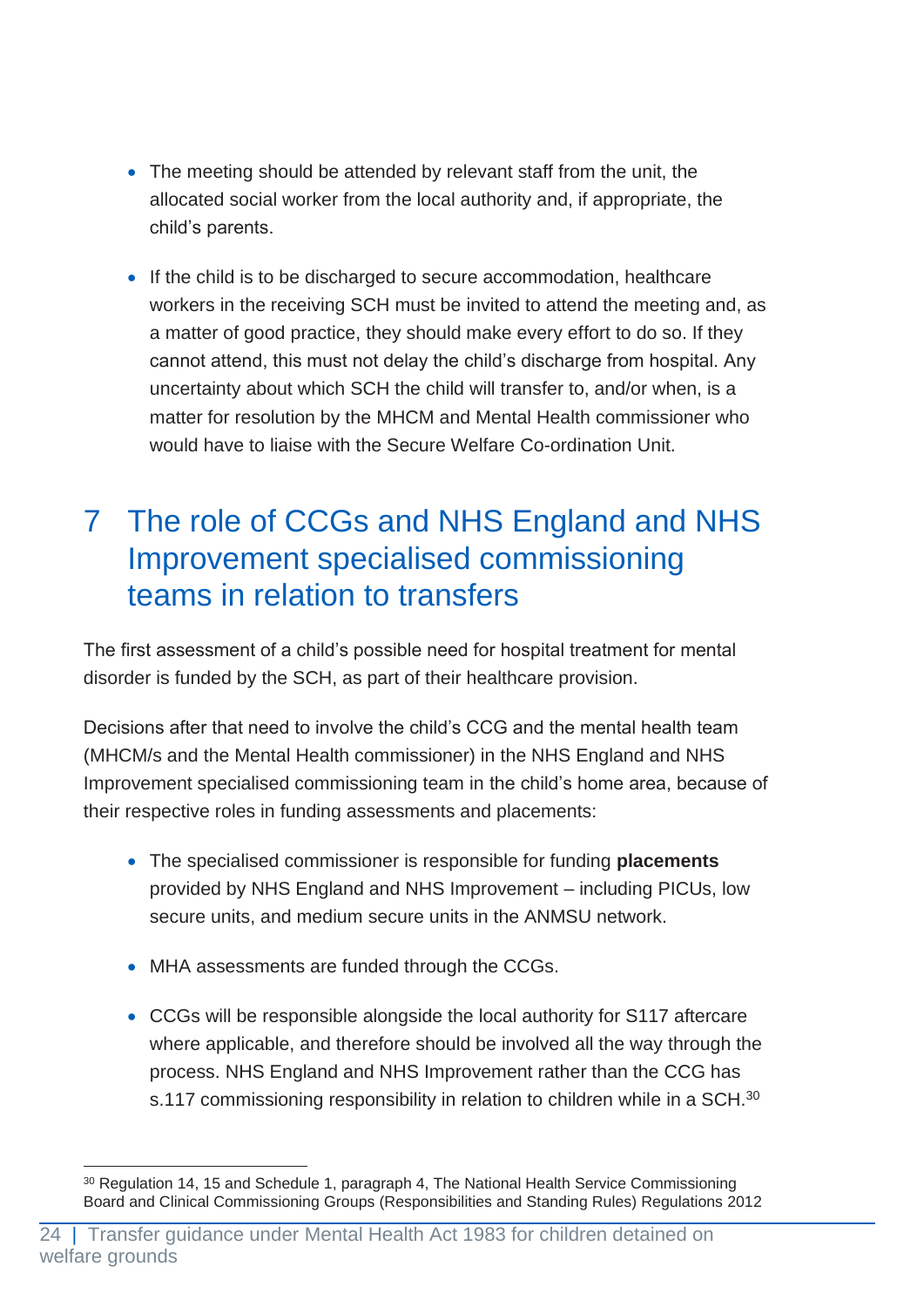# <span id="page-25-0"></span>7.1 Establishing the responsible mental health commissioner

Healthcare staff, both in the SCH and in the NHS Trust, need to know which CCG and NHS England and NHS Improvement specialised commissioner to contact and what information to pass to them, to help them make timely decisions about mental health care and treatment.

- The appropriate specialised commissioner is the one in the NHS England and NHS Improvement specialised commissioning regional team covering the child's home area.
- NHS England and NHS Improvement commission inpatient services and secure settings mental health care services. The appropriate CCG for children in secure accommodation in England, in the case of transfer to hospital under the MHA 1983, is the one where the child was registered with a GP before being placed in secure accommodation.<sup>31</sup> If the child was not previously registered with a GP, the appropriate CCG is the one where the child habitually resided before entering secure accommodation. Note that this contrasts with the majority of other healthcare services for children in secure accommodation, for which the appropriate CCG is the one in which the secure setting is located. The local authority for a looked after child should be able to identify the responsible CCG commissioner for the child.

There are some responsible commissioner differences between England and Wales. If in England, NHS England and NHS Improvement commission the inpatient beds. In Wales, NHS Wales commission inpatient beds. In Wales, the responsible commissioner is determined by the usual residence of the child rather than GP registration before entering secure accommodation. When making decisions about children whose last known residence, or habitual residence, was in Wales, and who are deemed to require transfer to hospital under the MHA, practitioners should contact the Welsh Health Specialised Services Committee in the first instance. Contact details are at Appendix 3.

A key message for healthcare staff is that disagreement or confusion about establishing the responsible commissioner must never delay or adversely affect

<sup>&</sup>lt;sup>31</sup> Who Pays? Determining which NHS commissioner is responsible for making payment to a provider, August 2020.

<sup>25 |</sup> Transfer guidance under Mental Health Act 1983 for children detained on welfare grounds